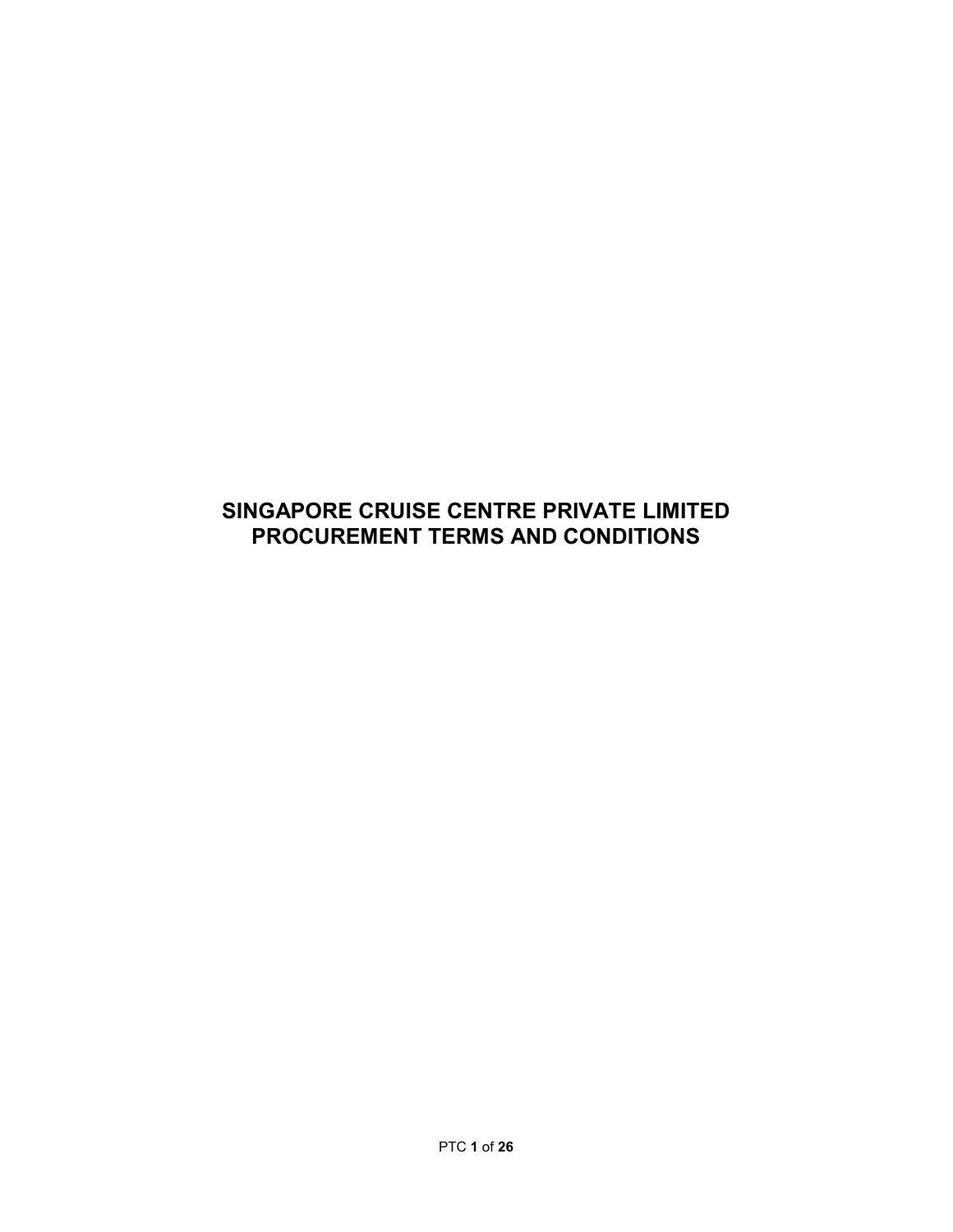# SINGAPORE CRUISE CENTRE PRIVATE LIMITED PROCUREMENT TERMS AND CONDITIONS

# 1 DEFINITIONS AND INTERPRETATION

#### 1.1 Definitions

 Unless expressly agreed otherwise or unless the context otherwise requires, in these procurement terms and conditions:

- (1) "the Company" means Singapore Cruise Centre Pte Ltd or SCC Travel Services Pte Ltd or any other subsidiary company, and shall include any person authorised by the Company to act on its behalf;
- (2) "Confidential Information" means any information
	- (a) obtained directly or indirectly from the Company;
	- (b) relating to the Contract; or

(c) compiled or generated by the Contractor for the purposes of the Contract which pertains to or is derived from such information;

- (3) "Consortium" means an unincorporated joint venture through the medium of a consortium or a partnership;
- (4) "the Contract" means the agreement made between the Parties for the Supply, including any Tender Offer, Instructions to Tenderers, Conditions of Contract, the Specifications, Letter of Acceptance, Purchase Orders and any Works Orders issued by the Company to the Contractor for the same, the formal agreement and any other terms specifically accepted by the Company as forming part of the Contract;
- (5) "Contractor's Personnel" means the Contractor's employees, agents and contractors and other persons employed or engaged by the Company for the performance or execution of the Works;
- (6) "the Contractor" means the Party that supplies the Goods and/or executes or performs the Works pursuant to the Contract;
- (7) "days" denotes calendar days unless otherwise specified;
- (8) "event of Force Majeure" means acts of God, riots or civil commotions, strikes, lock-outs or other events beyond the Contractor's reasonable control;
- $(9)$  "Equipment" means the goods described as such in the Tender or the Purchase Order;
- (10) "Goods" means the goods (including the Equipment, if any) which the Contractor is required to supply under the Contract;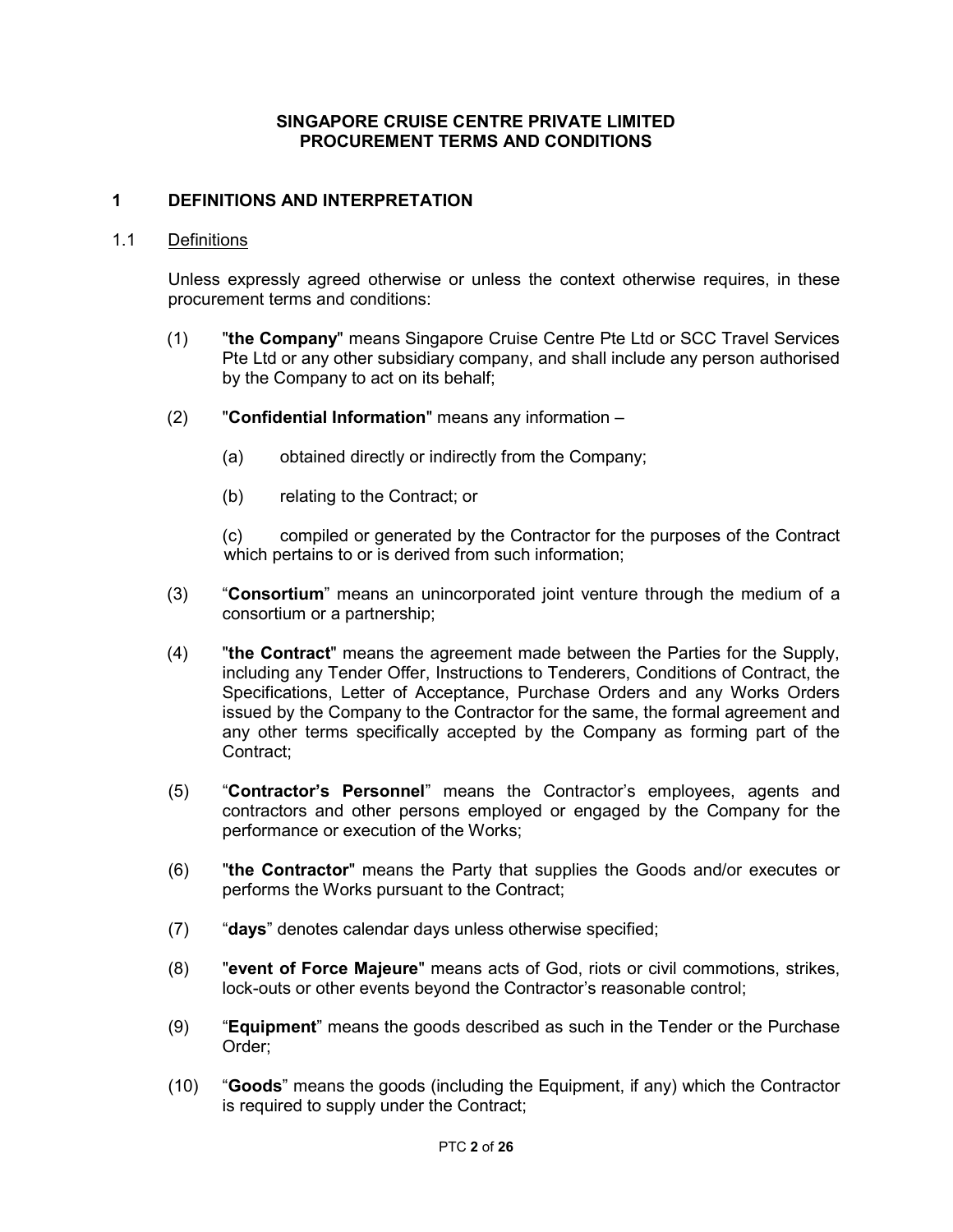- (11) "Laws" means the laws of Singapore applicable to the Contract, the Supply, the Goods or the Works, from time to time;
- (12) "Parties" refers to the Company and the Contractor, and "Party" refers to either of them;
- (13) "the Price" means the sum stipulated in the Contract as payable for the supply of the Goods and/or the performance or execution of the Works, as the case may be;
- (14) "Purchase Order" means any purchase order issued by the Company and forming part of the Contract;
- $(15)$  "the Rules" means the rules set by the Company from time to time for safety, security, traffic, privacy or for good order at and management of the Company's premises, including the General Terms and Conditions for Services of SCCPL, SCC Electronic Transactions Rules, the SCC Safety Rules, the SCC Security Rules, the SCC Traffic Rules and the SCC Privacy Policy, provided to the Contractor before the date of effect of the Contract (receipt of which is acknowledged by the Contractor) and copies of which are available at the Company's website or at the Contractor's request;
- $(16)$  "the Security Deposit" shall have the meaning given in Clause 9.1;
- (17) "Services" means the services described as such in the Tender or the Purchase Order;
- (18) "the Site" means the place where the Works are to be performed or executed as provided in the Contract;
- (19) "Site Works" means the site works described as such in the Tender or the Purchase Order;
- (20) "Supply" means the supply of all or any Goods and/or the performance and/or execution of all or any part of the Works;
- (21) "Warranty Period" shall have the meaning given in Clause 15.2.1;
- (22) "Works" means supply of the Services and/or the Site Works, as the case may be, which the Contractor is required to perform or execute under the Contract; and
- (23) "Works Order" means the works order issued by the Company and forming part of the Contract.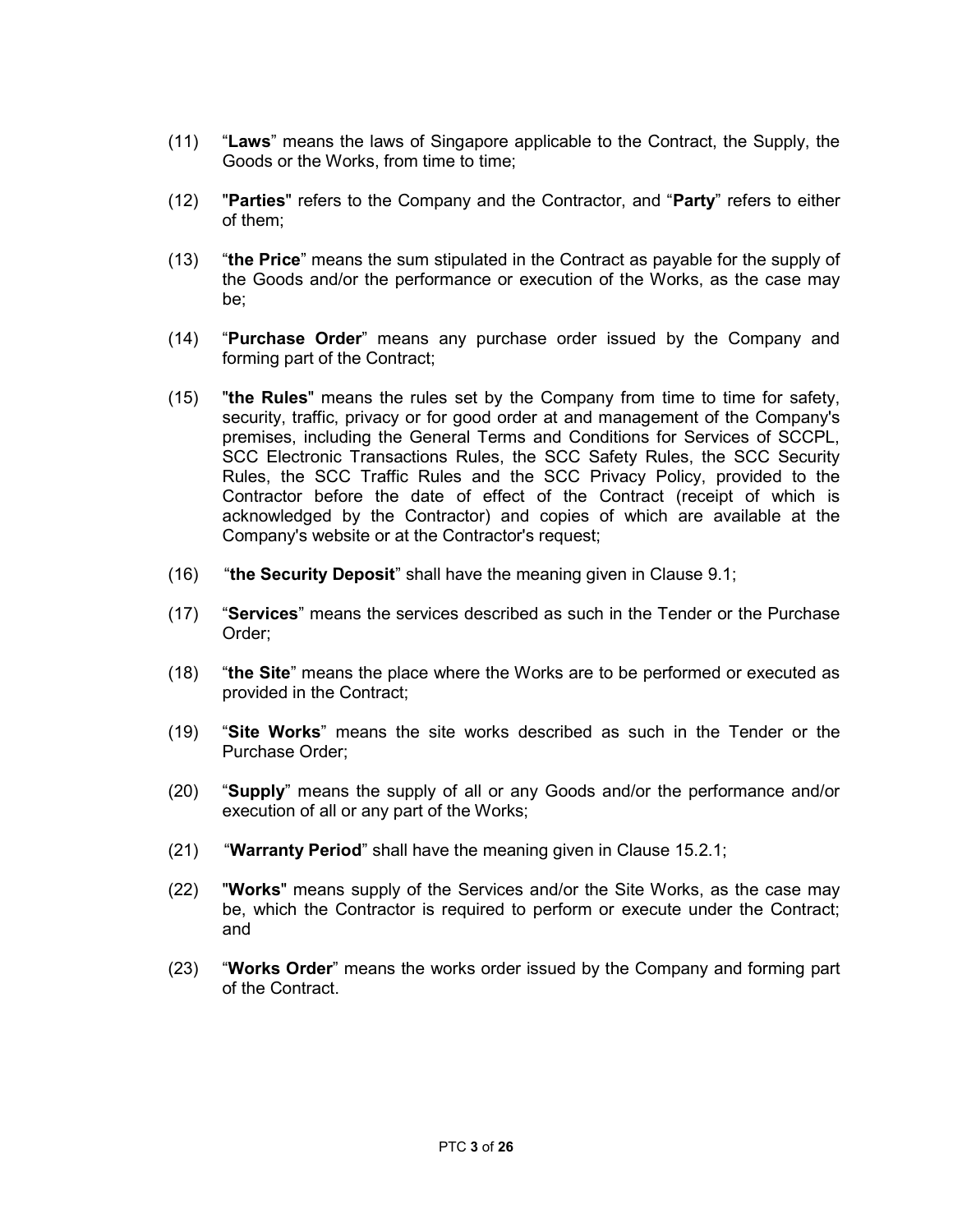# 1.2 Interpretation

- 1.2.1. Where the Contractor is a Consortium, the members of the Consortium shall be jointly and severally responsible to the Company for the due performance of the Contractor's obligations under the Contract.
- 1.2.2. The several documents forming the Contract shall be taken as mutually explanatory of one another and unless expressly agreed otherwise or unless the context requires otherwise:
	- (1) these procurement terms and conditions and `INCOTERMS 2010' (Publication No. 715 of the International Chamber of Commerce, as amended from time to time) shall be deemed to be incorporated in and shall form an integral part of the Contract;
	- (2) the provisions of the Tender or the Purchase Order or Works Order shall prevail in the event of any contradiction or inconsistency between any provision of the Tender or the Order and any provision of these procurement terms and conditions;
	- (3) these procurement terms and conditions shall prevail in the event of any contradiction of or inconsistency between the provision of these procurement terms and conditions and any other document forming part of the Contract (except the Tender or the Purchase Order or Works Order);
	- (4) any terms or conditions of the Contractor are hereby excluded; and
	- (5) subject to paragraph (2) above, the Parties may only rely on any provision deviating from these procurement terms and conditions only if and to the extent that the Parties agreed such provision in writing.
- 1.2.3. Words importing the singular include the plural and vice versa.
- 1.2.4. The headings are for convenience only and not for the purpose of interpretation.

# 2 SCOPE OF CONTRACT

2.1 Supply

 The Contractor shall supply the Goods and/or perform or execute the Works, as the case may be, with due care and diligence and in accordance with the Contract.

2.2 Provision of equipment

 The Contractor shall provide all equipment other than the Equipment (including sheds, qualified personnel, work and services) necessary for the Supply in accordance with the applicable technical specifications and any and all other plans, procedures, specifications, drawings and requirements.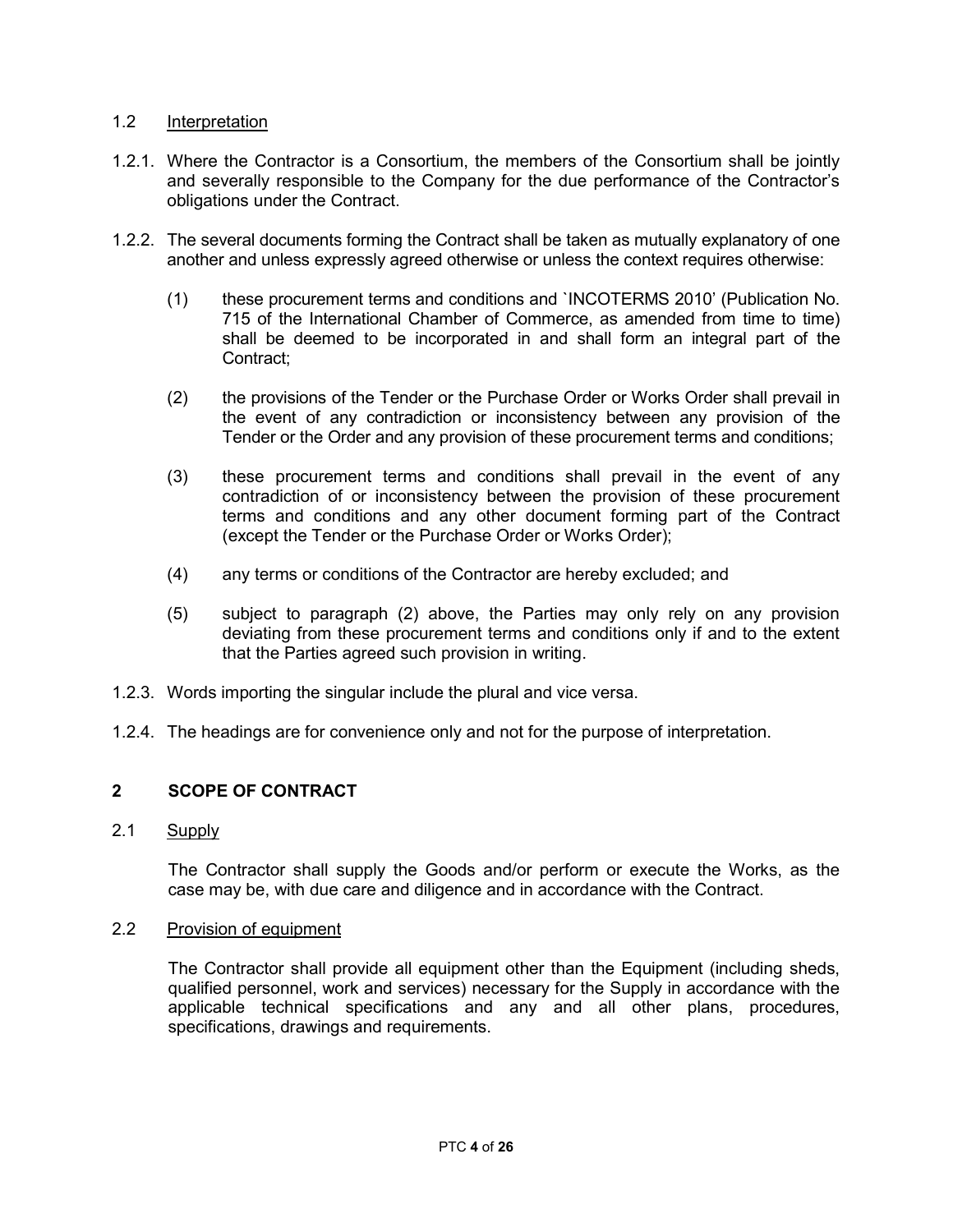# 2.3 Purpose, quality and workmanship

- 2.3.1. The Contractor shall ensure that all facilities, services and equipment used for the Supply are fit for their intended purpose and of good quality and workmanship and shall provide all management services, supervision and Contractor's Personnel necessary for the Supply in accordance with the Contract.
- 2.3.2. The Contractor shall not make any variation to the Works except with the written consent of the Company. Any variation consented to shall be executed and completed according to the provisions of the Contract and shall not lead to an increase of the Price or an extension of the agreed time or date of delivery unless and to the extent reasonable, and provided that the Contractor has made a written proposal to the Company with respect to an increase or an extension before the execution of the variation and always provided that the Company has approved such price increase or extension of time in writing. If a change results in a decrease of the supply by the Contractor or a decrease of the Price, the Company is entitled to a proportional decrease of the Price.

### 2.4 Contractor's Personnel

- 2.4.1. Without prejudice to the generality of Clause 2.3:
	- (1) the Contractor shall assign qualified Contractor's Personnel suitable for the Supply, each with at least the level of competence agreed (if any) or necessary, whichever shall be higher; and
	- (2) the Contractor shall not substitute any Contractor's Personnel, without the Company's prior written approval.
- 2.4.2. For the avoidance of doubt, it is hereby agreed and declared by the Parties that:
	- (1) the Company is not and shall not under any circumstances be regarded as the employer of or otherwise responsible or liable for the actions or omissions of any Contractor's Personnel; and
	- (2) all expenses relating to travel by the Contractor's Personnel for the purposes of the Supply and lodging are for the account of the Contractor and not chargeable to the Company.

# 3 PURCHASE ORDERS AND WORKS ORDERS AND BINDING EFFECT

#### 3.1 Purchase Orders and Works Orders

All offers or acceptances of Purchase Orders and Works Orders are binding and irrevocable.

# 3.2 Binding

Agreements are binding upon the Company only if and as accepted and/or confirmed and/or otherwise laid down by the Company in writing. In the absence of a binding agreement as described in the foregoing or in the Tender or the Purchase Order or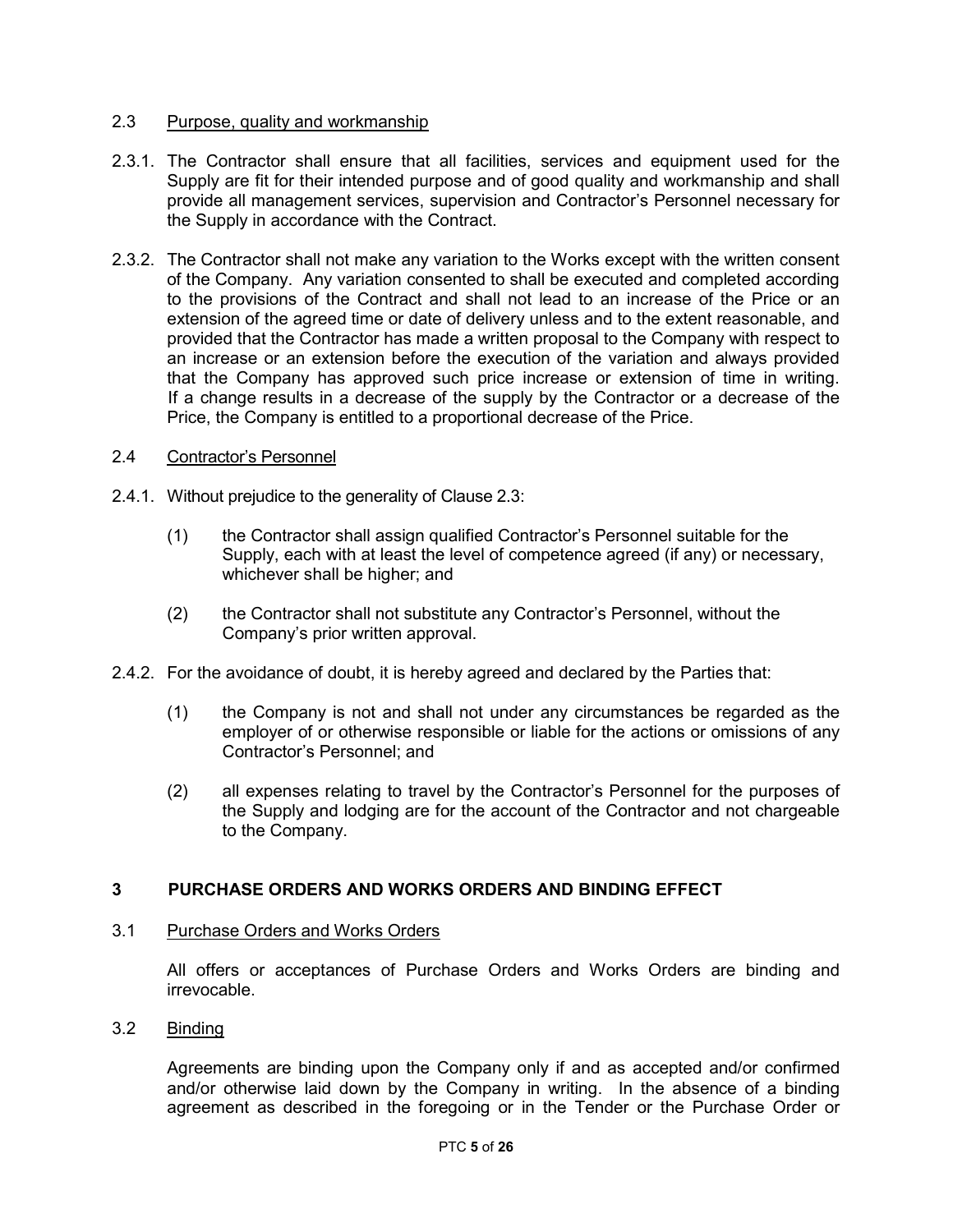Works Order, the Supply shall be for the full risk and account of the Contractor and shall not bind the Company except and insofar as the Company accepts in writing.

# 4 PLANNING

### 4.1 Conformity with Company hours and planning

Subject to Clause 5, the Contractor shall conform to the working hours and/or planning of the Company and shall plan the Supply in such way that the activities of the Company and its employees, agents and contractors and other persons authorised by the Company are not interrupted or disturbed. For peak times, the Contractor shall without additional charge provide extra labour and have activities carried out in overtime or in shifts to the extent necessary for delivery in time to the Company and/or securing proper progress of the activities of the Company and its employees, agents and contractors and other persons authorised by the Company.

### 4.2 Contractor to inform

Subject to Clause 5, the Contractor shall inform the Company adequately in advance of the exact time of the Supply. The Contractor shall upon the Company's request provide the Company with the Contractor's production and/or progress plan for the Company's information and/or approval.

### 5 SUPPLY

#### 5.1 According to Contract

- 5.1.1. The Contractor shall supply the Goods and/or perform or execute the Works by the dates specified in the Contract. Time shall be of the essence. The Contractor shall thereafter obtain an acknowledgment of receipt thereof from the Company. Unless expressly agreed otherwise, the issue of such receipt shall in no way relieve the Contractor from its obligations and responsibilities under the Contract.
- 5.1.2. The Supply shall not be deemed to be delivered or completed fully in accordance with the Contract until and unless the Contractor has also provided all related documentation such as test, quality, inspection and warranty certificates, drawings, maintenance and instruction manuals, user guides and, if applicable, signed certificates of acceptance.
- 5.1.3. Except where expressly agreed otherwise, partial Supply shall not oblige the Company in any way to make a partial approval of such Supply or give consideration as to whether the partial Supply complies with the Contractor's obligations.

#### 5.2 Obsolete model

 In the event that the model of the product offered by the Contractor in the Contract has become obsolete and cannot be supplied if a Purchase Order is issued for it, the Contractor shall make available an improved model to the Company at the same or lower price than that of the obsolete model, provided that the Contractor shall obtain the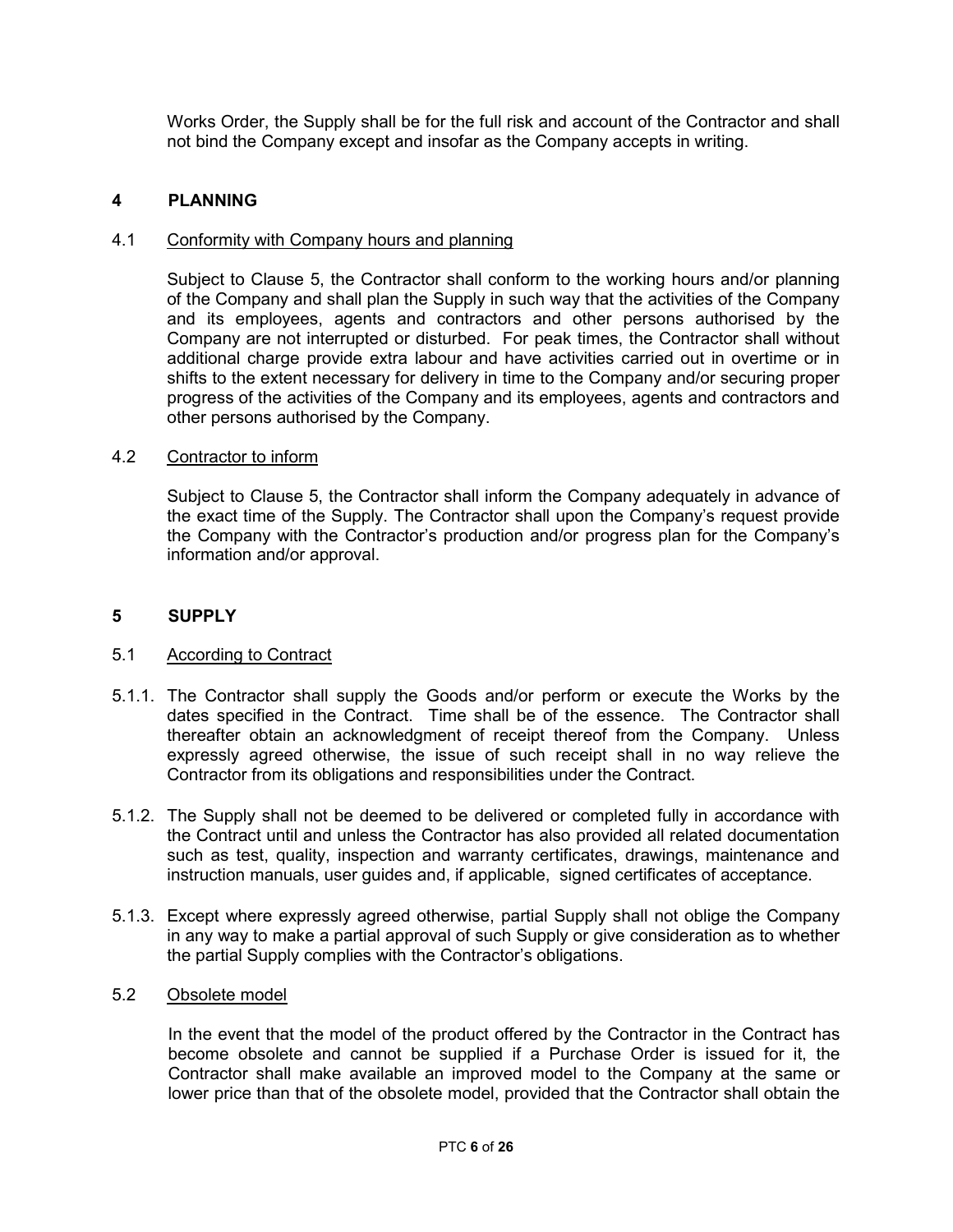written approval of the Company at least fourteen (14) days before supplying the improved model. If the written approval is granted, the obsolete model shall then be replaced by the improved model.

### 5.3 Acceptance, inspection and testing

- 5.3.1. The Contractor shall conduct all tests in accordance with any acceptance test plan and procedures set out in the Contract and to verify and demonstrate that the Goods meet the specifications set out in the Contract.
- 5.3.2. The Company may at any time carry out or procure the carrying out of any inspection, test or audit with regard to the Supply. Such inspection, test or audit shall not release the Contractor from its obligations under the Contract.

### 5.4 Removal and replacement of Goods or Works

The Contractor shall immediately at its own cost and when notified in writing by the Company:

- (1) remove and replace the goods delivered purportedly as the Goods that are found on delivery to be damaged, defective or in any way inferior to approved samples; or
- (2) remedy the Works that are found on performance or execution to be deficient

 or otherwise not in accordance with the Contract, failing which the Company shall have the right to procure replacements elsewhere or from any third party or to make good any damage in any manner necessary and all costs thereby incurred shall be recoverable from the Contractor by deduction from any monies due to the Contractor under the Contract.

#### 5.5 Replacement of personnel

If so requested by the Company, the Contractor shall replace any person employed or engaged by the Contractor for the purposes of the Contract, within the period set by the Company.

### 5.6 Meetings

The Contractor shall attend such meetings as the Company may call by notice in writing in order for updates to be provided on progress of the Supply.

### 5.7 Option to purchase

 The Contractor grants the Company the option to purchase all or any Goods ("the Option to Purchase") at a reasonable price determined by the Company at any time while the Contract is in force. The Option to Purchase shall be exercisable by written notice given by the Company to the Contractor within the period (if any) specified in the Contract.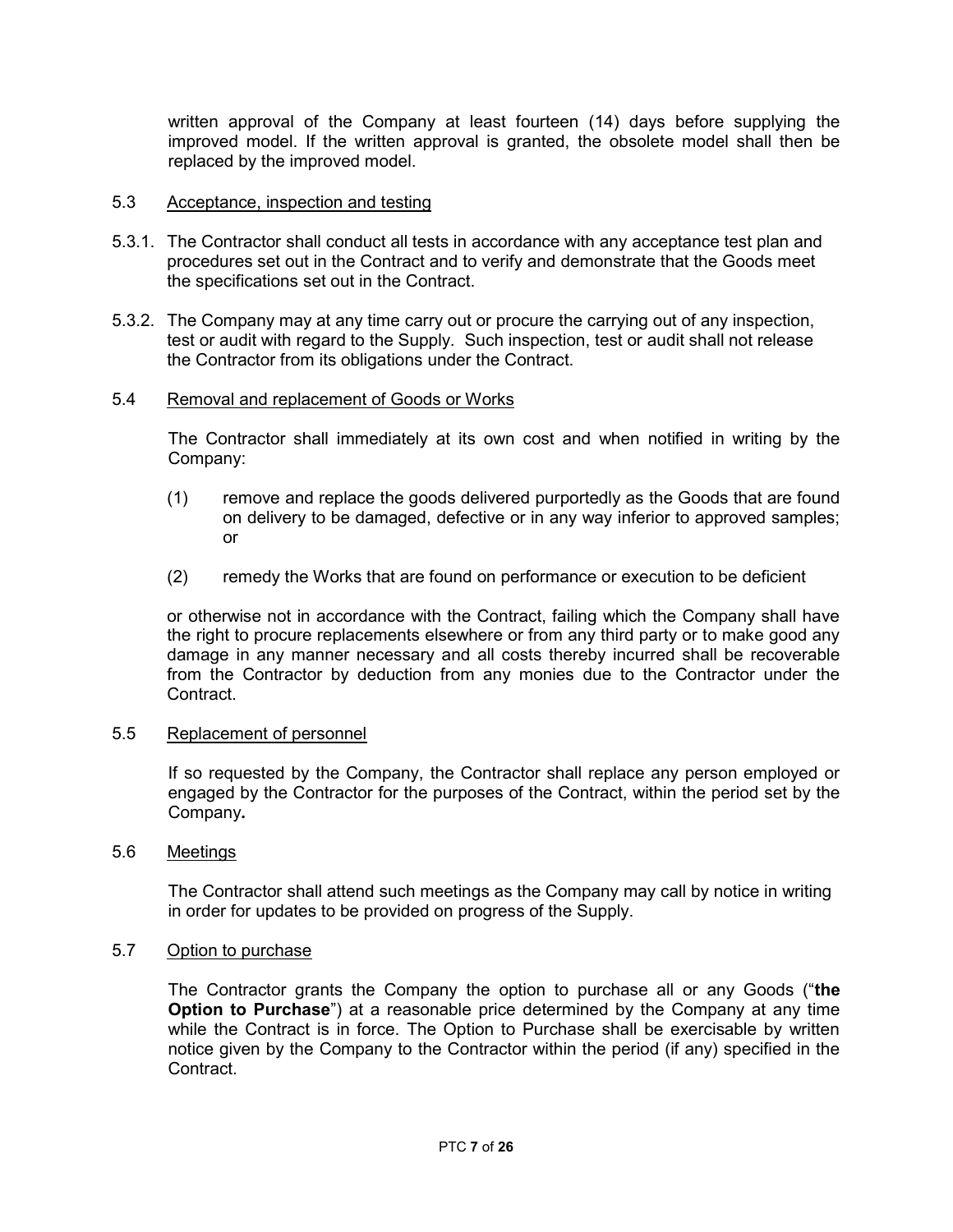# 6 EQUIPMENT

Without prejudice to the generality of the other provisions of the Contract, the following provisions shall also apply where the Supply comprises or includes the supply of the Equipment:

- (1) The Contractor shall manufacture and/or supply all the Equipment in accordance with the applicable functional and/or technical specifications and any and all other applicable plans, procedures, specifications, drawings and requirements set by the Company.
- (2) The Contractor shall manufacture, document, deliver, install, test/commission and/or repair the Equipment in accordance with any reasonable instructions of the Company.
- (3) Upon the request of the Company, the Contractor shall furnish a detailed delivery plan in which the Contractor describes the order, timing and duration of the work for the assessment and approval of the Company. As soon as the Company has approved such delivery plan, the delivery plan forms an integral part of the Contract. Deviation from the approved delivery plan is only permitted with the prior written approval of the Company.
- (4) Upon the request of the Company, the Contractor shall deliver a critical and a full spare parts list of the Equipment with the Contractor's spare parts numbers, part names, full prices and expected lifetime.
- (5) Parts ordered from this list by a separate order within six (6) months of the effective date of the Contract shall be delivered on the basis of the INCO term DDP (Delivered Duty Paid) to the Company, within the agreed delivery time of the Equipment.
- (6) The Contractor shall supply all spare parts needed at competitive prices for a period of ten (10) years from the date of the certificate of acceptance, if the Company so requests.
- (7) The Contractor shall be responsible for the complete assembly, installation, construction and commissioning of the Equipment at the Site in accordance with the applicable specifications. The Contractor shall see to it that the Equipment is in good working condition and shall test the Equipment or parts thereof prior to the performance of the site acceptance test.
- (8) As soon as the Equipment or any part thereof has, in the opinion of the Contractor, been delivered and is ready for operational use by the Company, excluding minor items not materially affecting the operation, use or safety of the Equipment, the Contractor shall carry out the site acceptance test. The Company shall be notified of the time of such testing fourteen (14) days before the commencement of such test.
- (9) The Contractor shall supply the required personnel for the site acceptance test at the risk and account of the Contractor irrespective of the facilities used for testing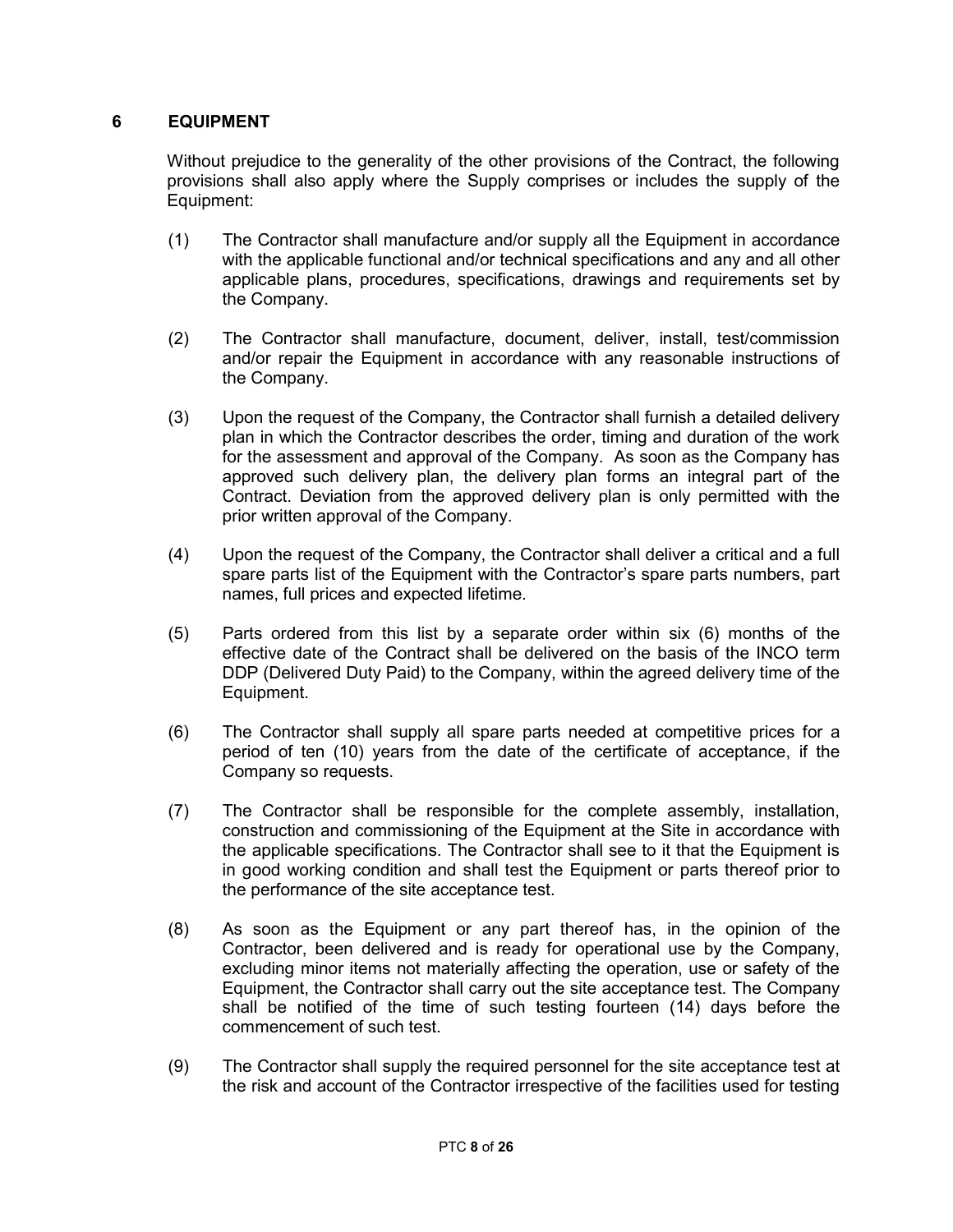may belong to the Company or any third party. All costs associated with assembly, tests and commissioning shall be for the Contractor's account.

- (10) The Contractor shall issue the certificate of acceptance within five (5) days upon completion of the site acceptance test acceptable to Company. If the Equipment or any part thereof fails to pass the site acceptance test, the Contractor shall for its own account make such changes, modifications and/or additions to the Equipment or any part thereof as may be necessary to meet the applicable specifications and repeat such test.
- (11) If the Equipment or any part thereof fails to pass the repeated test, the Company may, at its own discretion:
	- (a) order necessary changes or modifications and/or additions and further performance tests;
	- (b) without prejudice to any other rights the Company has under the Contract, appoint for the Contractor's account, other contractors to bring the Equipment in compliance with the applicable specifications;
	- (c) reject the Equipment, or any part thereof; or
	- (d) request the Contractor to proceed with performing its obligations under the Contract as if the performance tests have been passed successfully and reduce the agreed price by such amount as may be agreed upon the Contractor and the Company in respect of such failure to pass the performance tests.
- (12) The Company has the right at any time to issue instructions to the Contractor to make any increases, decreases, omissions, substitutions and changes to the time schedules or any other part of the Equipment as regards its quality, form, character, kind or dimension, provided that Company submits a written change order to the Contractor.
- (13) Unless the Company has indicated that a third party will be responsible for the basic and/or detailed design of the Equipment, the Contractor shall be responsible for the basic and/or detailed design of the Equipment and shall deliver same in accordance with good engineering practice and any design conditions.
- (14) The Contractor shall be responsible for the accuracy and completeness of the specifications, drawings and other documentation provided by the Company and/or any third party and shall never be able to rely upon the inaccuracy or incompleteness of the documentation provided. The Contractor shall notify the Company within five (5) days after receipt when the specifications, drawings and other documentation received from the Company and/or any third party for the supply of the Equipment should be adjusted and/or amended.
- (15) Upon the request of the Company, the Contractor shall prior to the commencement of the work related to the manufacturing and supply of the Equipment, furnish to the Company for its review and approval, complete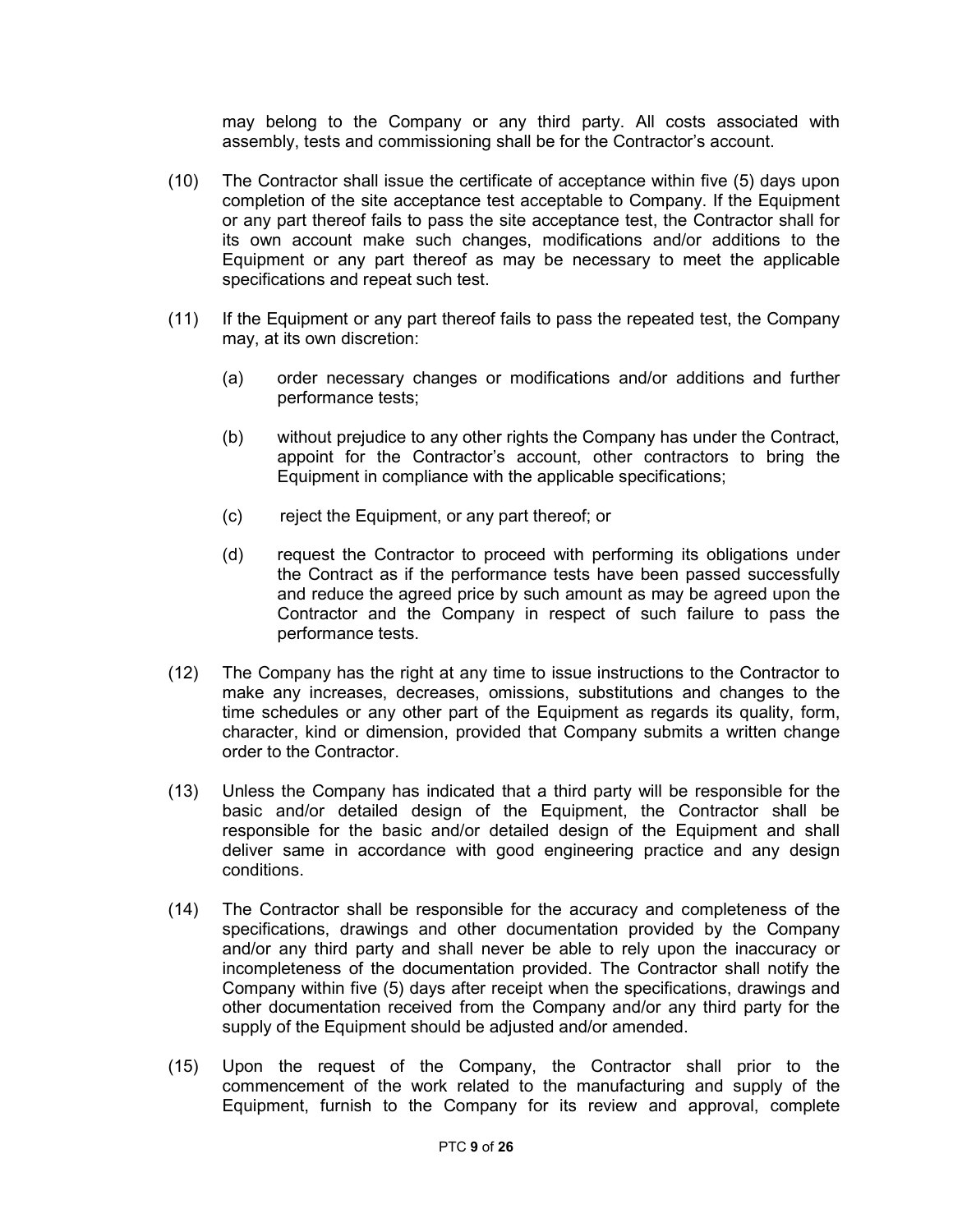drawings, calculations for the design and other construction documentation. The Contractor shall remain responsible for the design and the documentation related thereto, whether or not such documentation has been approved by the Company.

- (16) The Contractor shall provide progress reports of the work on a monthly basis, unless the Company requests for reports on a shorter or longer basis.
- (17) The Contractor shall prepare and handover a complete set of all documents in connection with the Equipment, including warranty and test certificates, PE (inspection) certificates of individual items and test results. All documentation and required certificates are included in the agreed price. Language of the documentation shall be in the English language. However, documents required by the applicable laws or regulations shall also be made available in the language prescribed in such laws or regulations.
- (18) The Company and its appointed representative(s) are at all times entitled to inspect or have inspected the Equipment or part(s) thereof, to examine or have examined and/or to test or have tested the Equipment or part(s) thereof, irrespective of where the Equipment or part(s) thereof are manufactured. For this purpose, they have free access to the sites at which the Equipment or part(s) of the Equipment are being manufactured.
- (19) Upon the discovery of any discrepancies or defects in or to the Equipment, the Company shall inform the Contractor. The Contractor shall repair and replace without cost or delay any discrepancy or defect discovered during inspection.
- (20) Failure of the Company to make such quality surveillance in or to the Equipment shall not relieve the Contractor from its obligations under the Contract nor prejudice the rights of the Company thereafter to reject or require correction of any defective Equipment in accordance with the provisions of the Contract.
- (21) Inspection, review, examination, testing, purchase, comment, approval and/or payment by or on behalf of the Company shall not release the Contractor from any obligation, warranty or liability.

# 7 SITE WORKS

Without prejudice to the generality of the other provisions of the Contract, the following provisions shall also apply where the Supply comprises or includes the Site Works:

- (1) The Contractor shall immediately visually inspect all materials and equipment furnished by the Company and its other suppliers before using same and shall notify the Company within five (5) days of any defect therein to permit replacement or repair. Upon completion, the Contractor shall return all relevant materials and equipment furnished by the Company and its other contractors in the same condition or better as received taking into account normal wear and tear.
- (2) The Contractor shall execute, document, commission and/or remedy the Site Works in accordance with any reasonable instructions of the Company.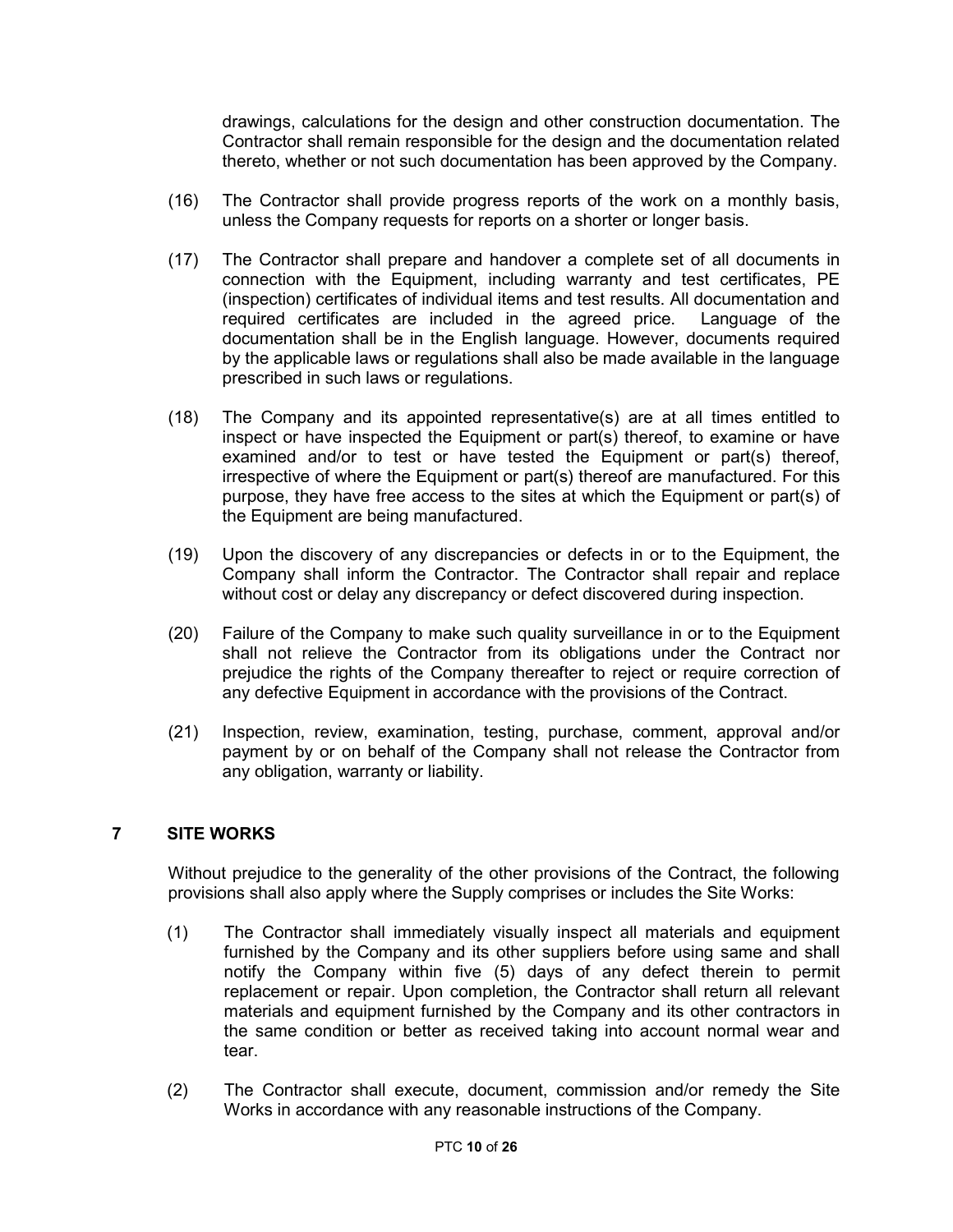- (3) The Contractor shall furnish a detailed working plan in which the Contractor describes the order, timing and duration of the Site Works as well as the number and disposition of workmen, sheds at the site of the Company and utility requirements during the various stages and phased of the Site Works for the assessment and approval of the Company.
- (4) As soon as the Company has approved such working plan, the working plan forms an integral part of the Contract. Deviation from the approved working plan is only permitted with the prior written approval of the Company.
- (5) If the term for completion of the Site Works is described in workable days, workable days shall only qualify as unworkable if and when the Site Works could not be executed more than five (5) hours on a day due to circumstances that are for the risk and account of the Contractor.
- (6) The Contractor shall submit reports at three-monthly intervals to the Company detailing the Site Works executed.
- (7) If the Site Works cannot be executed by the Contractor due to a waiting period occurring on the Site, the first hour of the waiting period is for the account of the Contractor. Where applicable, the Company shall pay to the Contractor the agreed fees of Contractor's Personnel during the following hour(s) of the waiting period against the presentation of time sheets approved by the Company and provided that the waiting time has been notified by the Contractor to the Company within thirty (30) minutes after occurrence of the waiting period.
- (8) The Contractor shall be responsible for the complete execution of the Site Works in accordance with the applicable specifications and requirements. The Contractor shall see to it that the Site Works have been properly executed and shall verify this prior to the agreed date or time for acceptance by the Company.
- (9) Upon completion of the Site Works, the Company may instruct an independent surveyor to conduct a survey with regard to the (results of the) Site Works. If the surveyor holds the opinion that (the results of) the Site Works does not meet the applicable specifications and requirements, the Contractor shall for its own account make such changes, modifications and/or additions to the Site Works or any part thereof as may be necessary to meet the applicable specifications and requirements. The same shall apply if and when the Company establishes such non-compliance by the Contractor.

# 8 SERVICES

Without prejudice to the generality of the other provisions of the Contract, the following provisions shall also apply where the Supply comprises or includes the Services:

(1) Where the Services comprise or include professional services, the Contractor shall also ensure that such Services shall be supplied in a professional workmanlike manner and in a manner that meets or exceeds reasonably accepted industry practices for such services.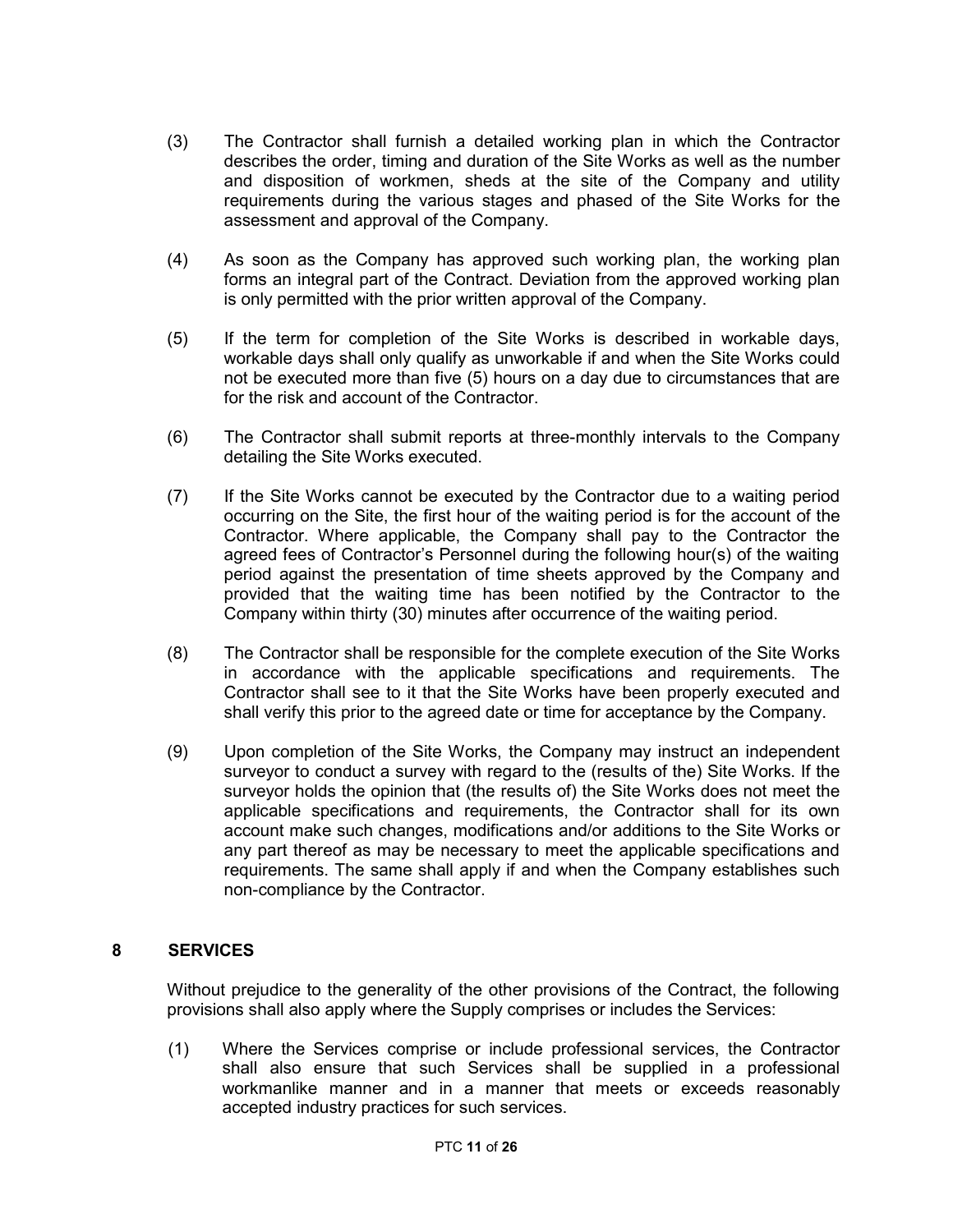- (2) The Parties shall regularly communicate concerning the execution of the Contract on an operational level. The Contractor shall furnish a detailed working plan in which the Contractor describes the order, timing and duration of the Services, for the assessment and approval of the Company. As soon as the Company has approved such working plan, the working plan forms an integral part of the Contract. Deviation from the approved working plan is only permitted with the prior written approval of the Company.
- (3) The Company and its appointed representative(s) are at all times entitled to inspect or have inspected the Services or part(s) thereof, to examine or have examined the Services and/or to test or have tested the Services or part(s) thereof, irrespective of where the Services or part(s) thereof are performed. The same applies to all results of the Services. For this purpose, they have free access to the sites on which the Services or part(s) of the Services are being performed.
- (4) Upon the discovery of any discrepancies or defects in or to the Services, the Company shall inform the Contractor. The Contractor shall repair and replace without cost or delay any discrepancy or defect discovered during inspection.
- (5) Failure of the Company to make such quality surveillance in or to the Services or to discover defective design, materials or workmanship shall not relieve the Contractor from its obligations under the Contract nor prejudice the rights of the Company thereafter to reject or require correction of the defective or deficient Services, in accordance with the provisions of these conditions.
- (6) Inspection, review, examination, testing, purchase, comment, approval and/or payment for the Services, by or on behalf of the Company not release the Contractor from any obligation, warranty or liability.
- (7) The Contractor shall be responsible for the complete supply of the Services in accordance with the applicable specifications and requirements. The Contractor shall ensure it that the Services have been properly performed and shall verify this prior to the agreed date or time for acceptance by the Company.
- (8) Upon completion of the supply of the Services, the Company may instruct an independent surveyor to conduct a survey with regard to the (result of the) Services. If the surveyor or the Company holds the opinion that (the results of) the Services do not meet the applicable specifications and requirements, the Contractor shall for its own account make such changes, modifications and/or additions to the Services or any part thereof as may be necessary to meet the applicable specifications and requirements.

# 9 SECURITY

# 9.1 Contractor to provide

 The Contractor shall at its own expense and within twenty-eight (28) days of the date of the Company's acceptance of the Contractor's tender or quotation for the Contract or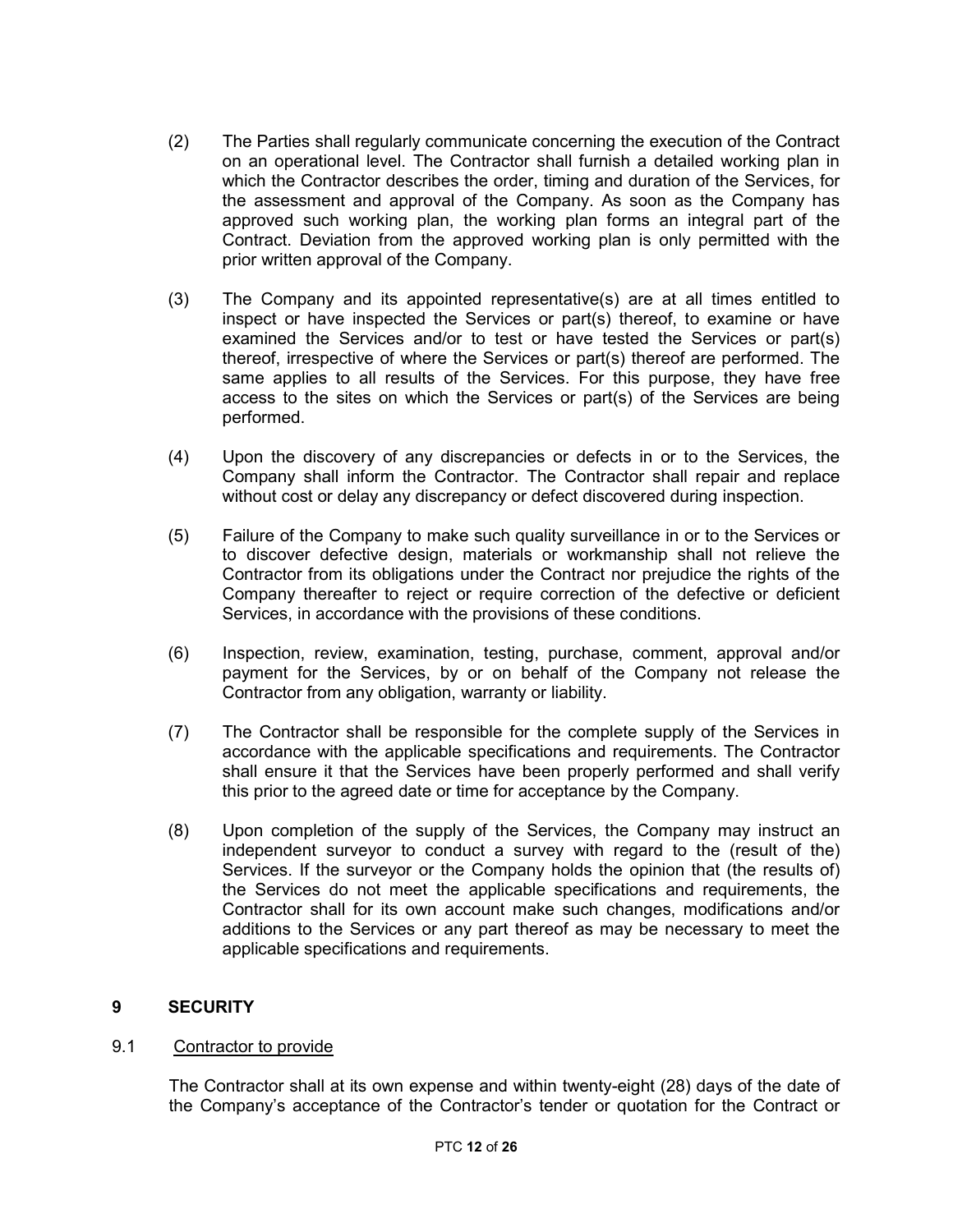within such other time as may be required by the Company, deposit and maintain with the Company at all times ("the Security Deposit") the sum equivalent to five (5%) of the Price or the sum of Singapore Dollars Two Thousand (S\$2,000.00) or such other sum as may be required by the Company, whichever is highest, as security for the due and proper performance by the Contractor of its obligations under the Contract. The Security Deposit shall be, as the Company may choose, in the form of cash or a guarantee or bond in the form required by the Company and issued by a bank or other entity approved by the Company, as the Company may decide.

### 9.2 Validity period

 The Security Deposit shall be valid for such period as the Company may decide including the Defects Liability Period as specified. If the Supply is delayed due to any reason, the period of validity of the Security Deposit shall be correspondingly extended by the Contractor at its own expense.

# 9.3 Company may draw

 In the event of any failure by the Contractor to perform its obligation under the Contract due to any reason and if the Contractor has been notified by the Company of such failure and fails to remedy such failure within the time permitted by the Company, the Company may draw on the Security Deposit to satisfy any losses, damages, costs or expenses which the Company has or may suffer as a result of such failure.

### 9.4 Release and refund

 The Security Deposit (or any balance thereof remaining for the credit of the Contractor) shall be released and refunded without interest subject to any deduction as may be made therefrom.

# 10 PRICE

#### 10.1 Fixed and all inclusive

- 10.1.1. Unless expressly agreed otherwise, the Price is fixed and shall not be subject to any increase or surcharge in any event. The Price includes all costs and rights, proper packaging, inspections, tests, certificates, (un)loading and transport charges, cost of insurance, duties, taxes, cost of compliance with the requirements of all Laws, delivery costs and all other items specified in the Contract, and similar costs that the Company may reasonably expect to be included in the agreed price.
- 10.1.2. Without prejudice to the generality of the other provisions of the Contract, the Contractor shall only be entitled to payment for time which is actually spent on the required level of competency by the Contractor's Personnel supplying the Goods or executing the Works for the Company and approved as such by the Company.
- 10.1.3. If the Works cannot be executed by the Contractor due to a waiting period occurring on the Site, the first hour of the waiting period is for the account of the Contractor. Where applicable, the Company shall pay to the Contractor the agreed fees of the Contractor's Personnel during the following hour(s) of the waiting period against the presentation of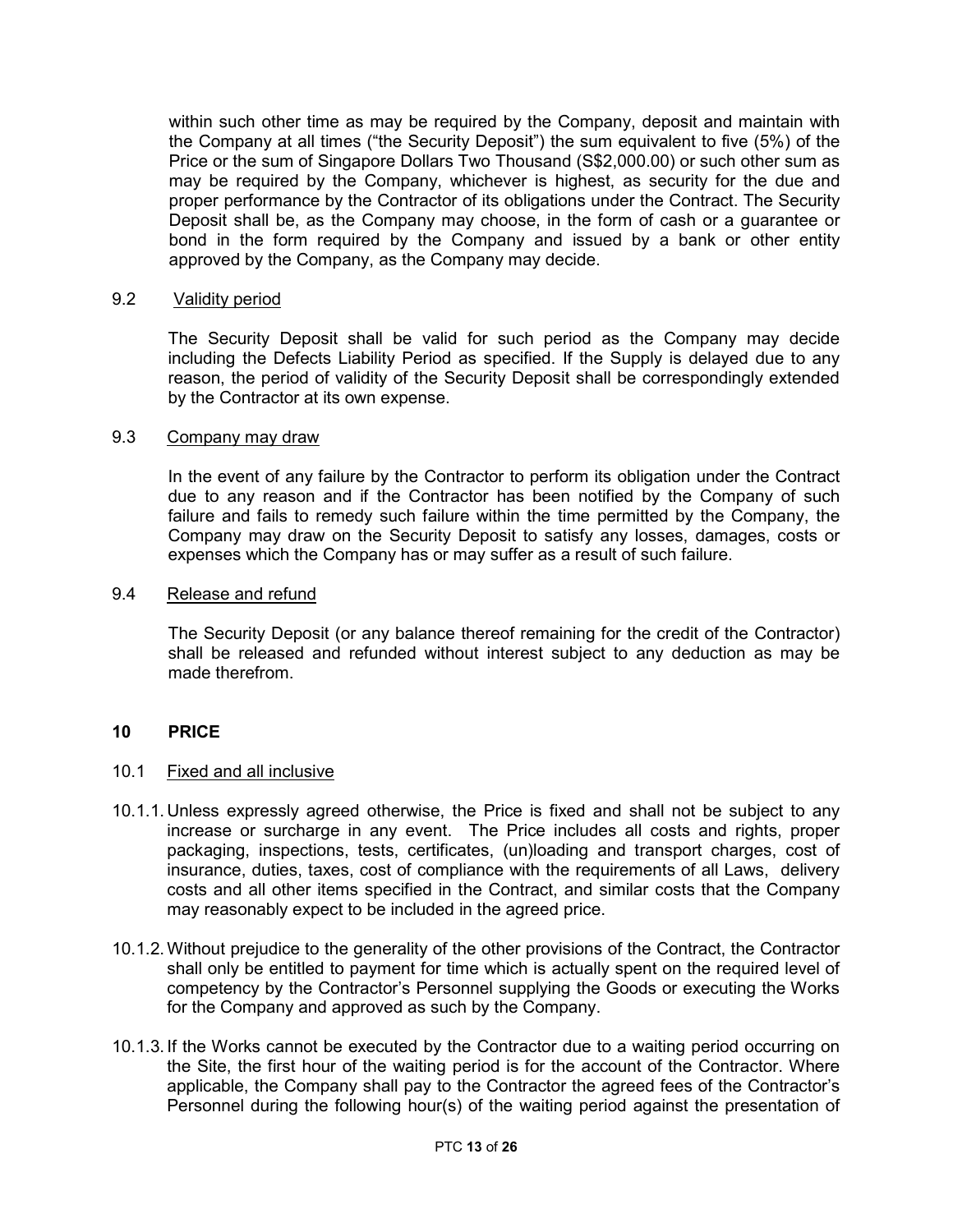time sheets approved by the Company and provided that the waiting period has been notified by the Contractor to the Company within thirty (30) minutes after occurrence of the waiting period.

- 10.1.4. All expenses relating to travel by the Contractor's Personnel to the Site and lodging are for the account of the Contractor and not chargeable to the Company.
- 10.1.5. With respect to all Services supplied for the Company by all Contractor's Personnel, the Contractor agrees to submit to the Company quarterly reports to the Company detailing the Works executed.

# 10.2 Taxes

- 10.2.1. The Contractor shall be responsible for all corporate and personal income taxes, customs fees, duties, fines, levies, assessments and other taxes payable under the Laws, by the Contractor or Contractor's Personnel in performing their obligations under or in relation to the Contract.
- 10.2.2. If the Company receives a request from the tax authorities to pay on behalf of the Contractor and/or any Contractor's Personnel, or to withhold payments from the Contractor or any Contractor's Personnel in order that the Company may subsequently so pay, any of such taxes, fees, duties, fines, levies and assessments, the Contractor hereby authorises and shall procure the authority of such Contractor's Personnel to the Company to comply with the terms of such request.
- 10.2.3. The Company shall pay to the Contractor any goods and services tax chargeable on the Supply under the Goods and Services Tax Act (Cap. 117A). Any invoice or other request for payment of monies due to the Contractor under the Contract shall, if it is a taxable person for the purpose of the goods and services tax, be in the same form and contain the same information as if it were a tax invoice for the purposes of the Goods and Services Tax Act (Cap. 117A).
- 10.3 Deduction and withholding

Without limiting the Company's right under the Contract:

- (1) the amount of any payment or debt owed by the Contractor to the Company under the Contract may be deducted by the Company from any monies payable by the Company to the Contractor pursuant to the Contract; and
- (2) the Company may withhold payment of any disputed or insufficiently documented sum or any sum claimed by any competent authority, included in any invoice.

# 11 PAYMENT

# 11.1 Invoices

The invoices of the Contractor shall include:

(1) the invoice number;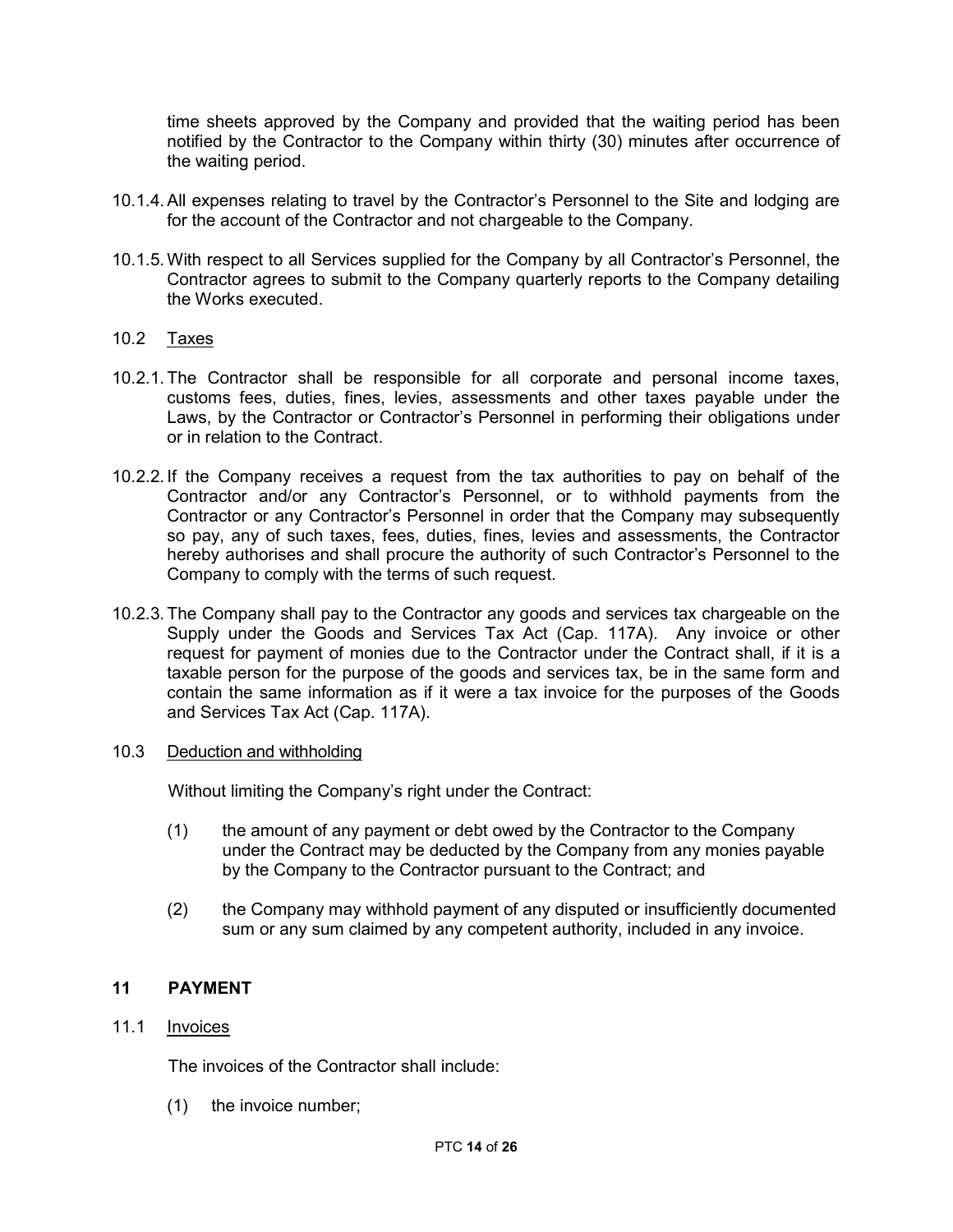- (2) the order number;
- (3) certified copies of the time/material sheets earlier approved by the Company on which the Contractor has relied in calculating the amount of the invoice if no fixed price for the Goods or Works has been agreed;
- (4) the amount of any Goods and Services Tax payable, together with the Contractor's GST number (if any);
- (5) reference to the applicable part of the payment schedule (if any); and
- (6) details as to the Contractor's personnel and any of its contractors engaged.

### 11.2 Times for payment

The Contractor shall render its invoice in accordance with Clause 11.1 to the Company for the Supply:

- (1) according to the payment schedule (if any) agreed under the Contract; or
- (2) in the absence of such agreement, within thirty (30) days of the Supply

whereupon, the Company shall make payment to the Contractor of the full value of the Supply so made provided that no payment shall constitute acceptance of the Goods or Works covered by the invoice or be considered as evidence of the quality of any Goods or Works to which such payment relates nor shall it relieve the Contractor from its responsibilities under Clause 5.4, and shall be without prejudice to any claim the Company may have against the Contractor in connection with the Contract.

# 12 PACKAGING AND TRANSPORT

The Goods shall be marked to the Company's instructions and shall be properly packed according to the requirements of transport and destination. The Goods shall be packed in a way to prevent damage or deterioration during transportation. All packaging used shall be taken back by the Contractor immediately upon the request of the Company.

# 13 SUPPORTING MATERIALS, TOOLS, ENERGY, ETC

#### 13.1 Contractor to provide

 The Contractor shall provide all auxiliary materials, tools, personal protection equipment (including necessary clothing and safety devices) for the performance of its obligations under the Contract.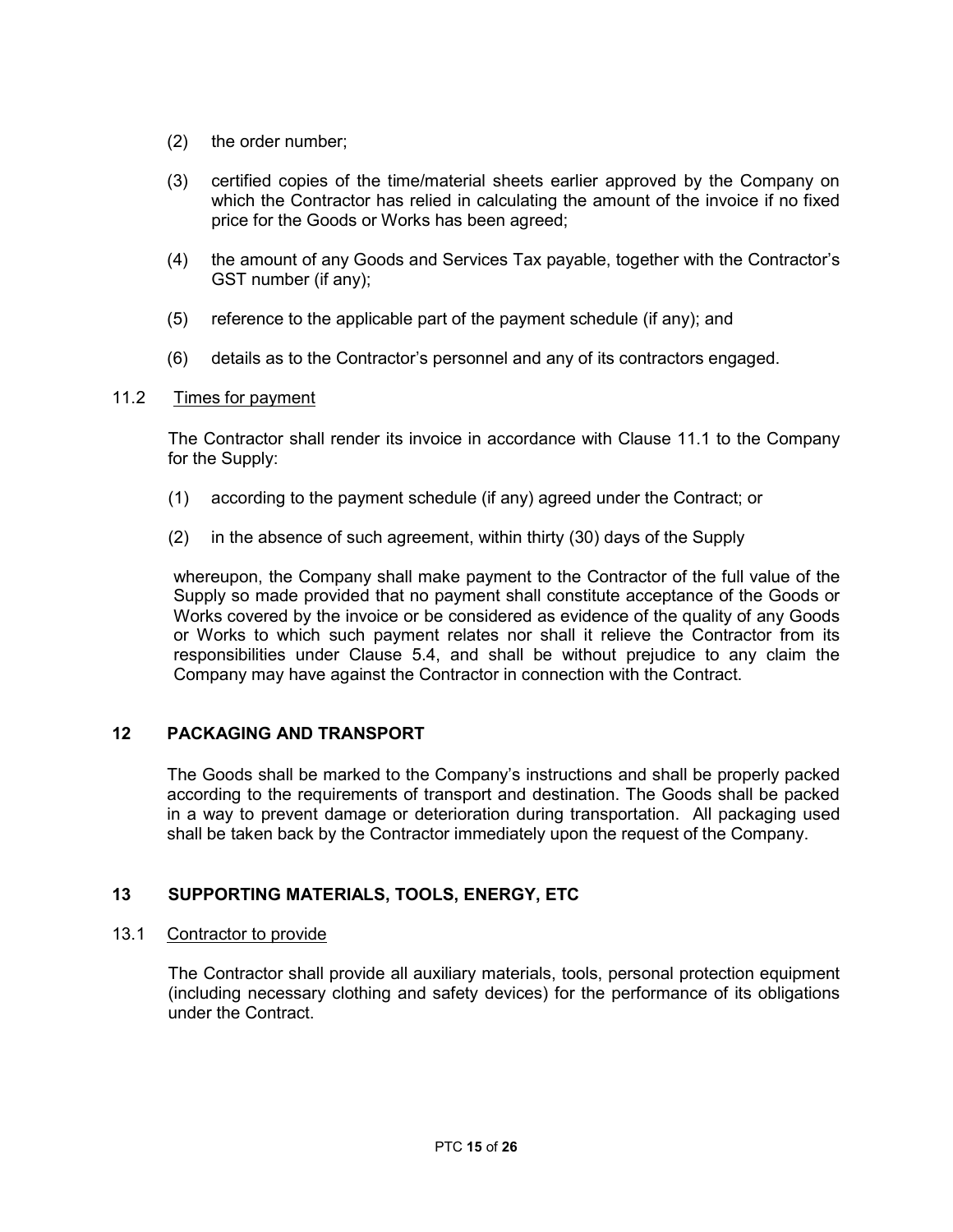#### 13.2 Company may provide

 The Company may at its discretion and at the Contractor's risk and expense, provide auxiliary materials, tools, personal protection equipment or gas, electricity, light or water for the Contractor's performance of the Contractor's obligations under the Contract.

# 14 DELAY

#### 14.1 Notice of delays

When the Contractor encounters or should reasonably anticipate any delay in the Supply, it shall as soon as practicable within three (3) days, give written notice to the Company of such occurrence and specifying:

- (1) the cause of the delay;
- (2) the likely period of the delay; and
- (3) the measures which the Contractor shall take to reduce or avoid such delay, and to mitigate the effects of such delay

provided that any partial Supply or premature Supply requires the Company's prior written approval.

### 14.2 Failure to Supply

 If the Contractor fails to Supply by the date specified in the Contract, the Company shall have the right:

- (1) to cancel all or any such items of Goods or Works, as the case may be, from the Contract without being liable to the Contractor for damages or compensation, and to obtain such items from third parties and all increased costs thereby incurred shall be deducted from any monies due or to become due to the Contractor or shall be recoverable as damages; or
- (2) to deduct from any monies due or to become due to the Contractor or require the Contractor to pay:
	- (a) a sum calculated at the rate of Singapore Dollars Two Thousand (S\$2,000.00) per incident/occurrence/day (including Saturdays, Sundays and Public Holidays) or such other rate as may be stipulated by the Company and up to a maximum of fifteen per cent (15%) of the Price or such other maximum sum as may be stipulated by the Company, as liquidated damages for the period during which the Supply remains unperformed or unsatisfactorily performed or incomplete; or
	- (b) such other sum or sums as may have been specified by the Company in the Tender or the Purchase Order or the Works Order, as the case may be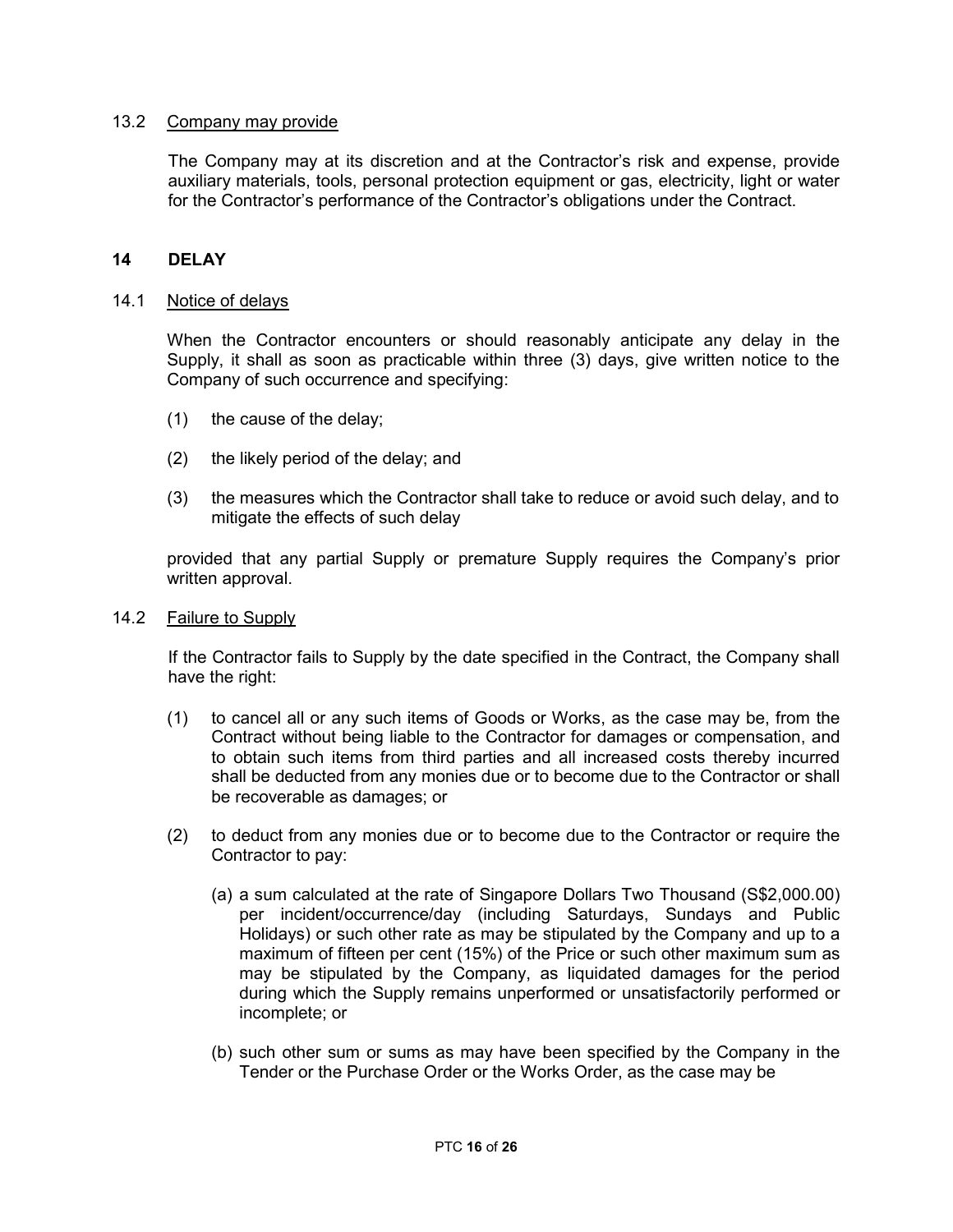whichever shall be highest.

# 15 WARRANTY

# 15.1 By Contractor

- 15.1.1. The Contractor warrants that the Goods and the Works shall be of the best international standards in terms of design, construction, performance, material, composition and quality in accordance with drawings, other documentation and the standards and specifications used by the Company, fit for the intended use, safe and in conformity with any government regulation, and that the Goods and the Works are free from any defects in terms of design, construction, material or manufacturing.
- 15.1.2. The Contractor hereby assigns to the Company all rights and benefits under warranties given by manufacturers or suppliers of goods, works or services forming the entire or part of the Goods or the Works. The Company hereby authorizes the Contractor to rely on such rights, if necessary for the performance of the Contractor's obligations under the Contract.

### 15.2 Warranty Period

- 15.2.1. Subject to Clause 15.2.2, the warranty given or assigned by the Contractor under Clause 15.1 shall be for the period of twelve (12) months or such other period as may be agreed between the Parties, whichever is longer ("the Warranty Period"), from the date of the Company's receipt of the Goods in Singapore or the performance or execution of the Works, as the case may be.
- 15.2.2. If pursuant to this Clause, parts of the Goods delivered and/or the Works performed or executed are replaced, rectified, repaired, altered or remedied, the Warranty Period shall apply to such parts of the Goods and/or the Works as of the time of delivery.
- 15.2.3. Where during the Warranty Period, any Goods are found to be:
	- (1) damaged, defective or deficient in design, materials or workmanship;
	- (2) not in accordance with the Contract or any specifications incorporated therein by reference or otherwise; or
	- (3) having been installed, operated, stored and maintained in accordance with the written instructions of the Contractor, fails to function properly or fails to meet any performance guarantees set forth in the Contract or specifications published by the Contractor as applicable to the Goods then unless the Contractor proves that the foregoing was caused solely by improper use or mishandling by the Company, the Contractor shall, at its own expense (including transportation costs), at the written notification of the Company, replace, rectify, repair, alter or remedy the damaged or defective Goods.
- 15.2.4. If the Contractor is requested to remedy a defect, and in the event that the Contractor does not commence work to correct the warranty claims within seven (7) days, the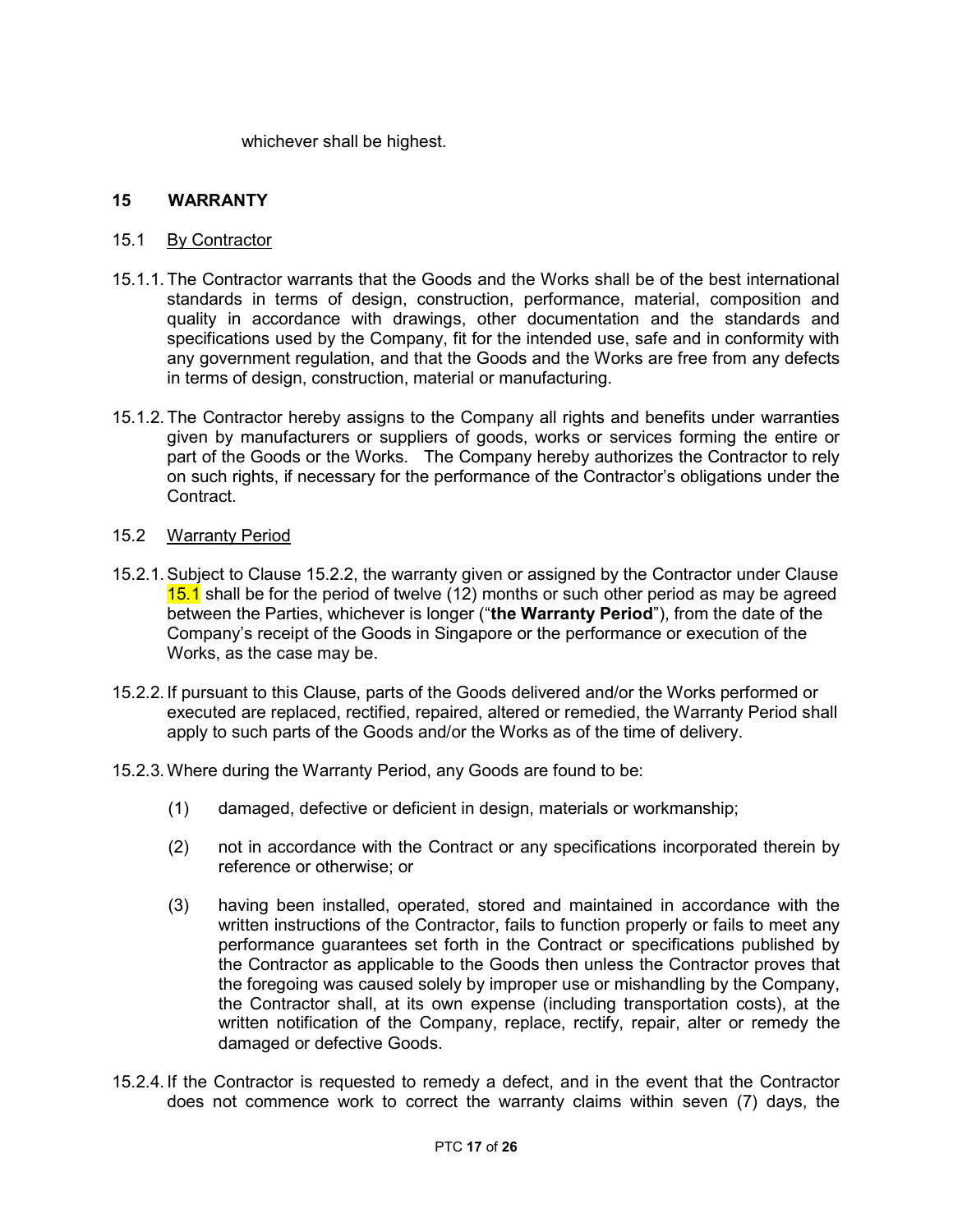Company has the right, after written notice to the Contractor, to arrange the repair/correction at the Contractor's expense. In such event, the Contractor shall furnish to the Company the Contractor's technical instructions within one (1) day of the written notice in order to bring Company in the position to follow such instructions. In the event the Contractor does not provide technical instructions, the technical instructions are incomplete or otherwise inadequate to resolve the claimed issue, the Company has the right, after one (1) day of written notice to the Contractor, to define the repair/correction based on the local knowledge and arrange repair/correction at the Contractor's expense. The Contractor's warranty shall remain in full force and effect, including any repairs made by the Company.

- 15.2.5. The Warranty Period in respect of the defective or deficient Goods or Works shall be extended by the period from the date of remediation to the Company's satisfaction
- 15.3 Other warranties
- 15.3.1. The Contractor warrants that the Contractor and all Contractor's Personnel shall not directly or indirectly trade in securities (including stocks, options and derivatives) on the basis of information obtained in connection with the Services.
- 15.3.2. The Contractor warrants that it has obtained all requisite licenses and permits for supplying the Services and has at all times complied with all terms and conditions of those licenses and permits and nothing might prejudice the continuation or renewal of any of those licenses and permits.
- 15.3.3. The Contractor warrants that all data and other information which it collects during the execution of the Contract shall be stored within the Contractor's organization in such a manner that these are logically separated from any data or other information which the Contractor has collected and stored within the Contractor's organization from the data or other information of the Contractor or third parties.

#### 16 TITLE AND RISK

# 16.1 Title

- 16.1.1. The Contractor warrants that the Goods are not and shall not be subject to any retention of title or any other rights of third parties. Upon the request of the Company, the Contractor shall provide proof of its full and unencumbered title to the Goods.
- 16.1.2. Title to the Goods shall pass from the Contractor to the Company upon successful completion of the acceptance test (or upon delivery if there is no acceptance test).
- 16.1.3. If the Company makes any payment prior to delivery and acceptance, the title to the Goods in respect of which such payment was made, and/or the parts or materials present at the Contractor's site that pertain to the Goods shall pass to the Company at the time of payment. The Contractor shall identify and keep identifiable the Goods it holds on behalf of the Company and give the Company free access to and control of such Goods. The Contractor shall be considered to hold the Goods on behalf of the Company and shall undertake to have the Goods insured adequately with a reputable insurance company until the completion of the delivery in accordance with the Contract.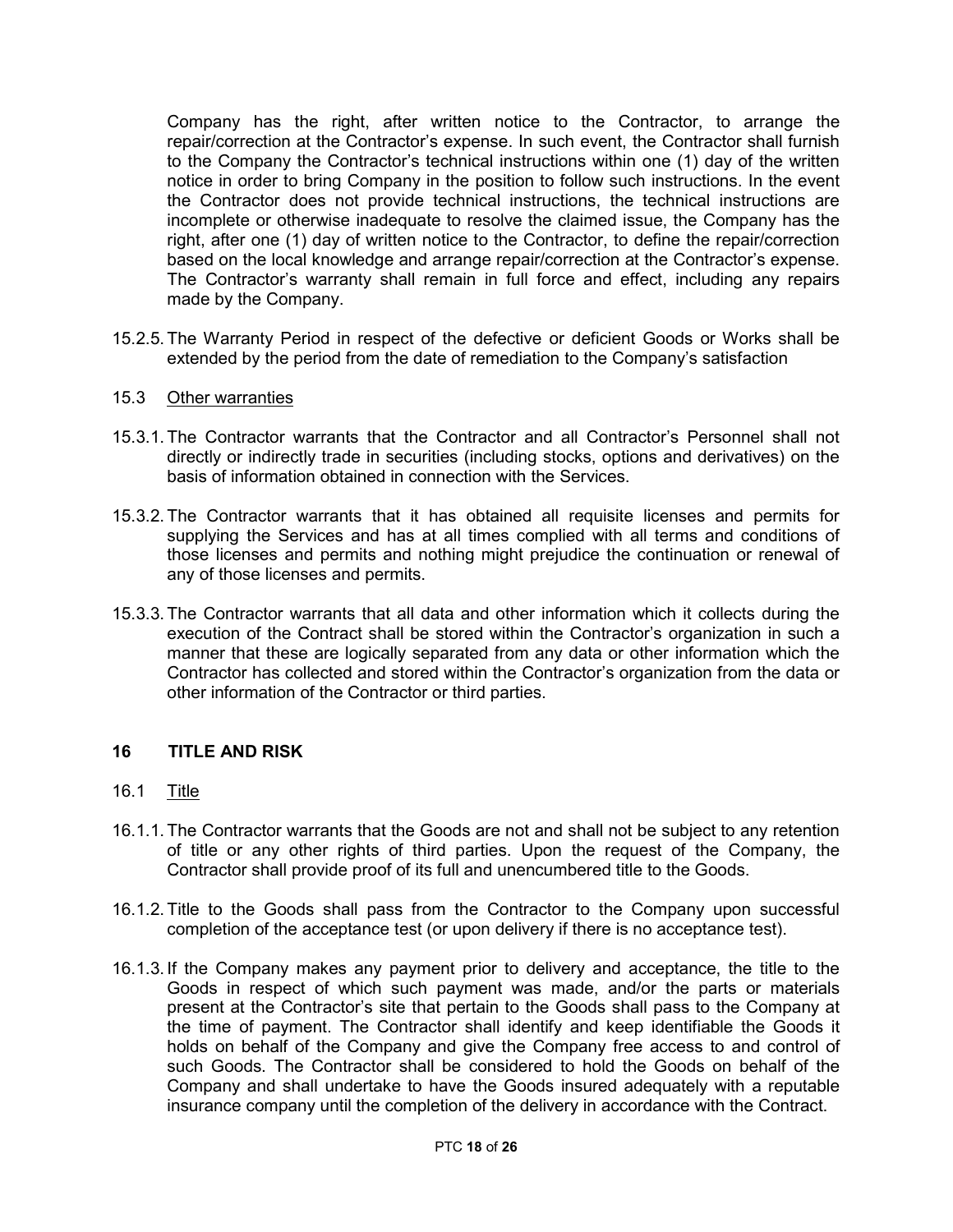- 16.1.4. Where the Goods comprises or includes the Equipment, upon the transfer of ownership of the Equipment, the Contractor shall handover to the Company, all documentation, including certificates of ownership, and do all that is necessary to effect the transfer. The Contractor hereby grants to the Company, an irrevocable power of attorney to do all that is necessary to effect the transfer of legal title of the Equipment or any part thereof to the Company.
- 16.2 Risk

The risk of loss or damage to the Goods shall pass from the Contractor to the Company after receipt of the Goods by the Company in Singapore, or upon the expiry of the warranty period (if any) in respect of the Goods, or where the Goods comprises or includes the Equipment, upon the signing of the certificate of acceptance (if any) of the Goods, whichever shall be latest. Notwithstanding the foregoing, risk of loss or damage to the Goods shall be borne by the Contractor from the time the Goods are received by the Contractor for the purpose of modification, replacement, repair or rectification until the Goods are modified, replaced, repair or rectified to the Company's satisfaction and re-delivered to the Company.

# 17 INTELLECTUAL PROPERTY RIGHTS

17.1 Contractor's warranties

The Contractor warrants:

- (1) that the Goods do not infringe any copyrights, and all rights in relation to inventions, registered and unregistered trademarks (including service marks), registered and unregistered designs, circuit layouts, knowhow and any other rights resulting from intellectual activity in the industrial, scientific, literary and artistic fields ("Intellectual Property"). Notwithstanding the above, the Contractor shall indemnify the Company, its employees, agents and contractors against all Intellectual Property infringement claims including any costs, charges and expenses in respect thereof;
- (2) that it has obtained or shall in due time obtain all rights, relating to the use of any Intellectual Property which may be required for the purpose of the Contract without requiring any assistance from the Company;
- (3) that the use of the Goods and the Works do not infringe any intellectual or industrial property right; and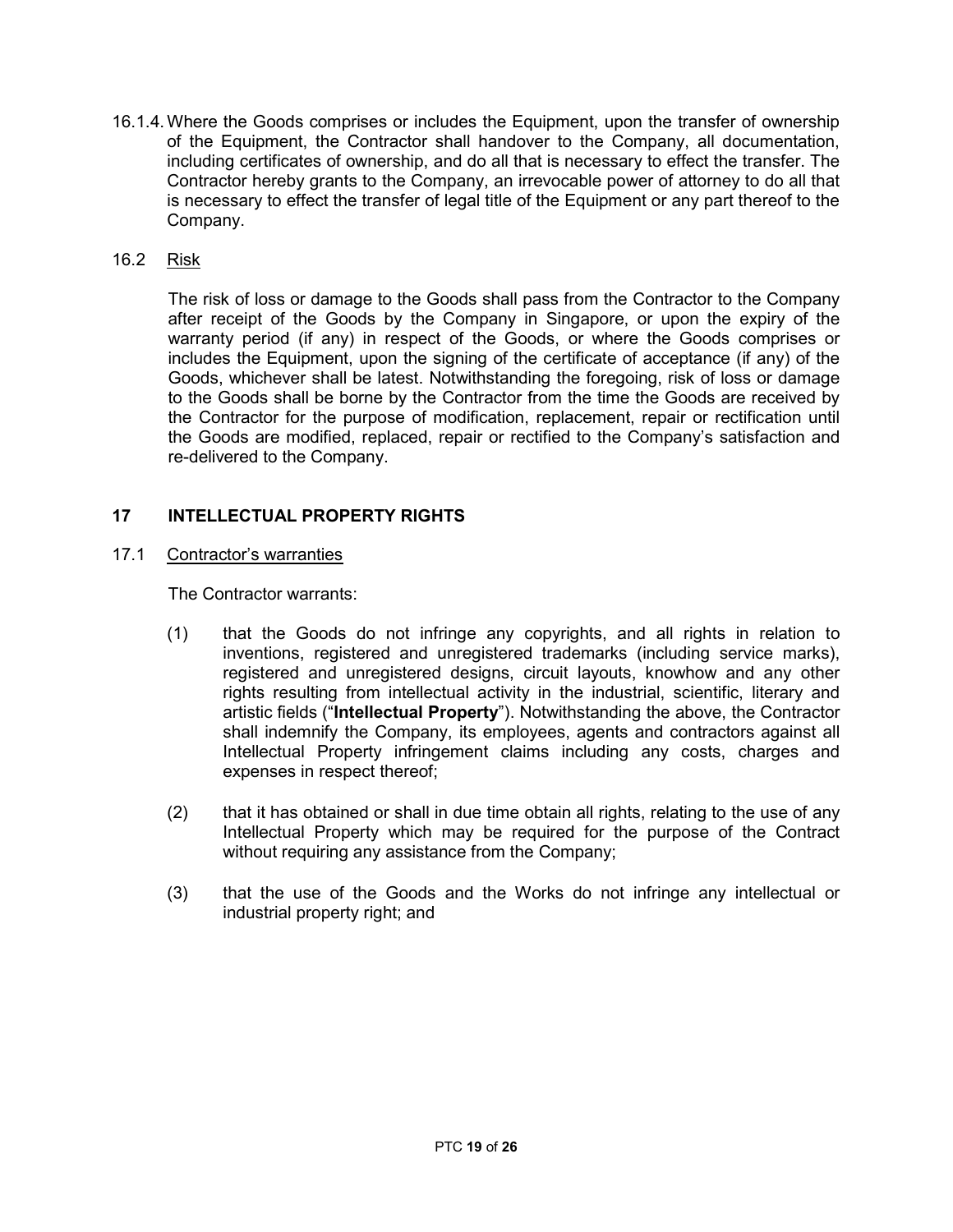(4) any software and any documents or files in any electronic format provided in connection with the Contract to the Company as well as any software used as tools by the Contractor in the supply of the Services shall be free from any and all computer viruses. Computer viruses shall include all software traps, viruses, worms, or code (including any passwords unknown to the Company, disabling devices or codes whatsoever) which would interfere with access to and intended use of the software, documentation or files or which would destroy or alter the Company's data or in any way prejudice the integrity thereof.

# 17.2 Ownership by Company

Drawings, sketches, illustrations, designs, models, calculations, formulas, working methods, equipment and other such information and tools furnished by the Company under the Contract or made under orders of the Company or made by or on behalf of the Contractor in connection therewith, and the intellectual and industrial property rights related thereto, shall vest in the Company only. The Company shall be considered as their maker and designer, all irrespective of whether they have been separately charged to the Company. The Contractor hereby to the extent necessary and possible transfers or shall procure the transfer of such rights to the Company without additional charge and shall do all what is necessary or conducive to enable the Company to exercise these rights. The Company shall not be obliged to enter into any further agreement with the Contractor or any third party in respect of the use of such Intellectual Property. The Contractor shall indemnify and hold the Company harmless for and against any claim by third parties in this respect, and pay any loss or costs incurred on the part of the Company in that respect.

# 18 SITE AND COMPLIANCE WITH LAWS AND RULES

# 18.1 Site

- 18.1.1. The Company shall allow the Contractor and Contractor's Personnel access to the Site during the normal working hours of the Company and where necessary for the execution of the Contract, subject to their compliance with the Rules which the Contractor shall be bound to communicate to all Contractor's Personnel needing access to the Site.
- 18.1.2. All persons who enter and remain on the Site at their own risk, even if they have been granted access by or on behalf of the Company or if they are under escort by the Company or persons on its behalf, and even if they adhere to the Rules.
- 18.1.3. The Contractor shall for its own risk and account, clean and restore the Site and/or any other premises used for the supply of the Services, to their original condition not later than the date of completion of supply of the Services in accordance with the Contract.
- 18.1.4. The Contractor shall remove from the Site all waste material and other residues that resulted from the supply of the Services and/or any activities undertaken by the Contractor under the Contract.
- 18.2 Contractor's obligation
- 18.2.1. The Contractor shall comply with all Laws and the Rules (including the SCC Safety Rules), at its own cost, including obtaining and maintaining in a timely manner from the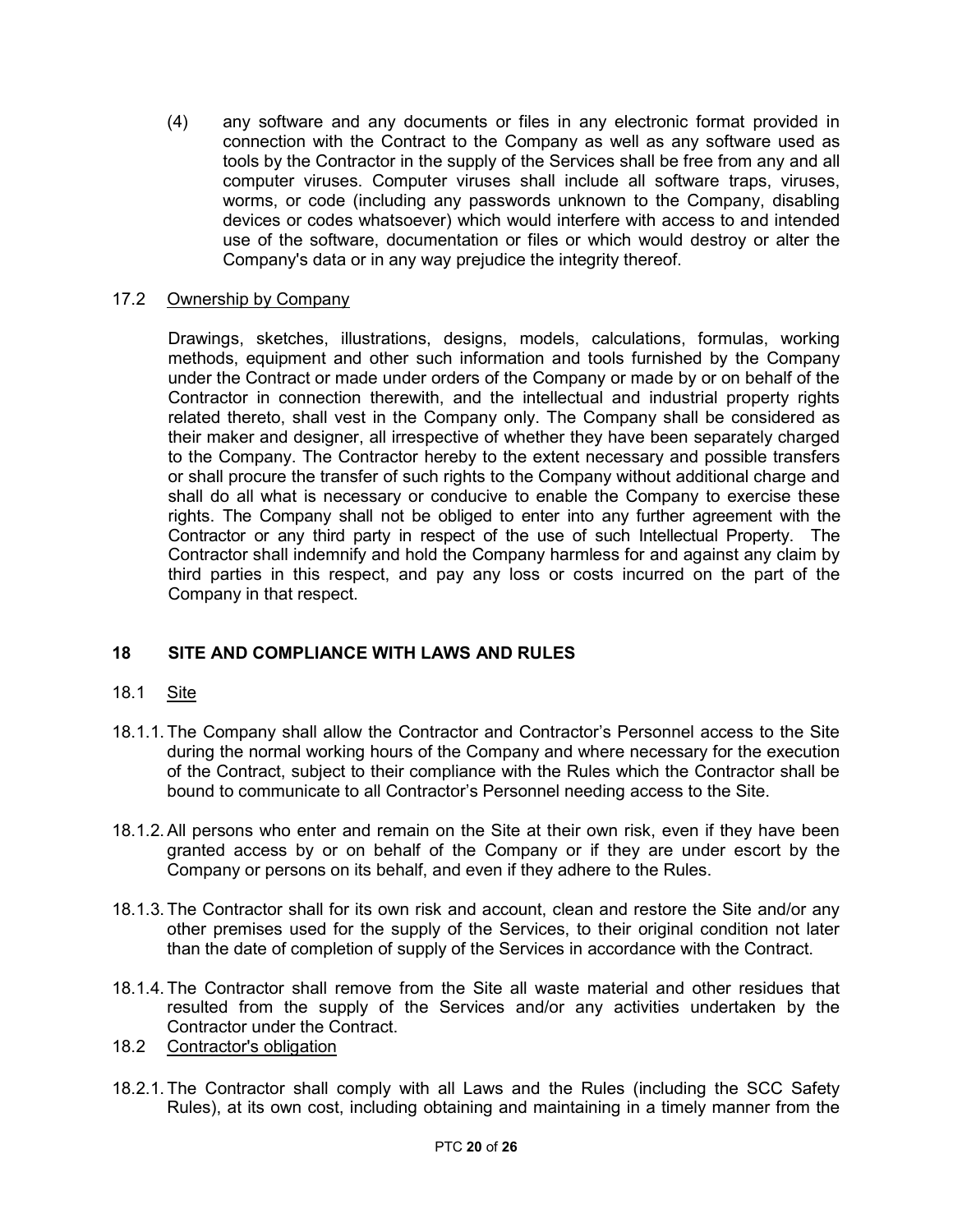relevant authorities and certifying agencies, all licences, authorisations and permits and other authorisations or certification required without any restrictions or qualifications whatsoever, so as to enable the Contractor to perform its obligations under the Contract.

18.2.2. Without prejudice to the generality of the other provisions of the Contract, if the Company permits the Contractor and/or any Contractor's Personnel to use of the Company's computers and computer facilities, the Contractor shall ensure that such use shall at all times be in accordance with the Company's procedures, guidelines, directions and sound data processing practices and procedures, and with no interference with the Company's own data processing activities.

# 18.3 Specifically

 Without prejudice to the generality of Clause 18.2, the Company may terminate the Contract and recover from the Contractor the amount of any loss resulting from such termination, if the Contractor shall have offered or given or agreed to give to any person any gift or consideration of any kind as an inducement or reward for doing or forbearing to do or for having done or forborne to do any action in relation to the obtaining or execution of the Contract with the Company or for showing or forbearing to show favour to any person in relation to any contract with the Company, or if the like acts shall have been done by any person employed by the Contractor or acting on its behalf (whether with or without the knowledge of the Contractor) or if in relation to any contract with the Company the Contractor or any person employed by it or acting on its behalf shall have committed any offence under Chapter IX of the Penal Code or Prevention of Corruption Act or shall have abetted or attempted to commit such an offence or shall have given any fee or reward the receipt of which is an offence under Chapter IX of the Penal Code or the Prevention of Corruption Act.

# 19 LIABILITY, INDEMNITY AND INSURANCE

# 19.1 Liability

The Company, its employees, agents and contractors shall not be liable for any loss, damage or destruction of any property or any injury or death of the Contractor or any Contractor's Personnel arising from or related to the Contract, except where caused by the proven gross negligence or wilful default of the Company. In any event, the liability of the Company shall not exceed the Price.

# 19.2 Indemnity

The Contractor shall keep the Company fully indemnified against all actions, claims, proceedings, costs (including solicitor and client costs), losses and damages and all legal costs or other expenses and losses incurred or suffered by the Company arising directly or indirectly out of or in relation to:

(1) arising from the act or omission of the Contractor or any Contractor's Personnel or by any defect or deficiency in the Goods delivered or the Works performed or executed; or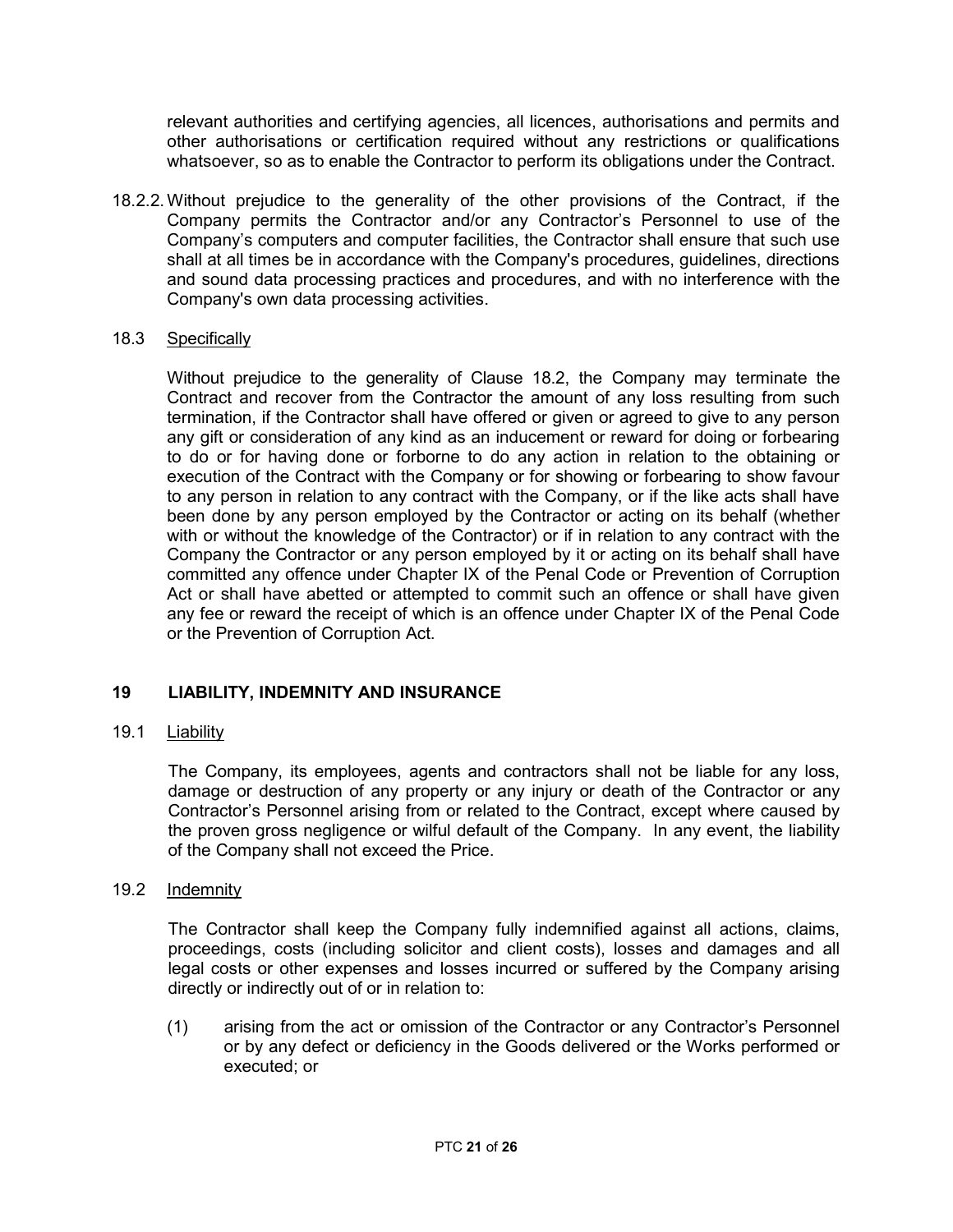(2) any claim (including without limitation claims by any Contractor's Personnel or the general public) for any damage, injury, loss or accident sustained in relation to the Contractor's performance of its obligations under the Contract

provided that such damage, injury, loss or accident is not caused by the gross negligence or wilful default of the Company, its employees, agents or contractors.

# 19.3 Insurance

- 19.3.1. The Contractor shall purchase the necessary insurances against any damage, loss or injury which may occur to any person or property whatsoever in performing its obligations under the Contract. When requested by the Company, the Contractor shall provide the Company with evidence of such insurance.
- 19.3.2. The Contractor shall furnish promptly to the Company upon request reasonable evidence of the insurance coverage set out in this Clause (and undertakes promptly to ensure similar co-operation from its subcontractors).
- 19.3.3. Without prejudice to the generality of Clause 19.3.1, the Contractor shall at its own cost and throughout the term of this Contract obtain and maintain in effect adequate and sufficient insurance in respect of the Contractor's responsibilities and liabilities under the Contract, including but not limited to Public Liability Policy against liability for death or injury, liability for property damage and liability for financial loss, Work Injury Compensation, Professional Indemnity Policy, Motor Vehicle Policy, Contractor's All Risks Policy, Goods Insurance Policy including coverage for transportation and goods in transit, Land Based Equipment Insurance, Employer's Liability Insurance and any other insurance which the Contractor is obliged to carry out under applicable legislation. The Contractor shall furnish promptly to the Company upon request reasonable evidence of such insurance and undertakes promptly to ensure similar co-operation from its subcontractors.
- 19.3.4 The Contractor shall also procure that its insurers for the purposes of Clause 19.3.3 shall waive all rights of subrogation against the Company and its employees, agents and contractors.
- 19.3.5 For the purposes of the Contract, each of the Parties comprising the Insured under the policies described in Clause 19.3.2 shall be considered as a separate and distinct unit. The words "The Insured" shall be considered as applying to each Party in the same manner as if a separate policy has been issued to each of the Parties and the insurers shall agree to waive all rights of subrogation or action which they have or acquire against any of the Parties arising out any occurrence in respect of which a claim is made under the policies.

# 20 RELIEF, SUSPENSION, RESCISSION OR TERMINATION

#### 20.1 Relief

If there is a delay in the Supply due to any event of Force Majeure, then in any such case the Contractor shall for such duration as the Company may consider reasonable,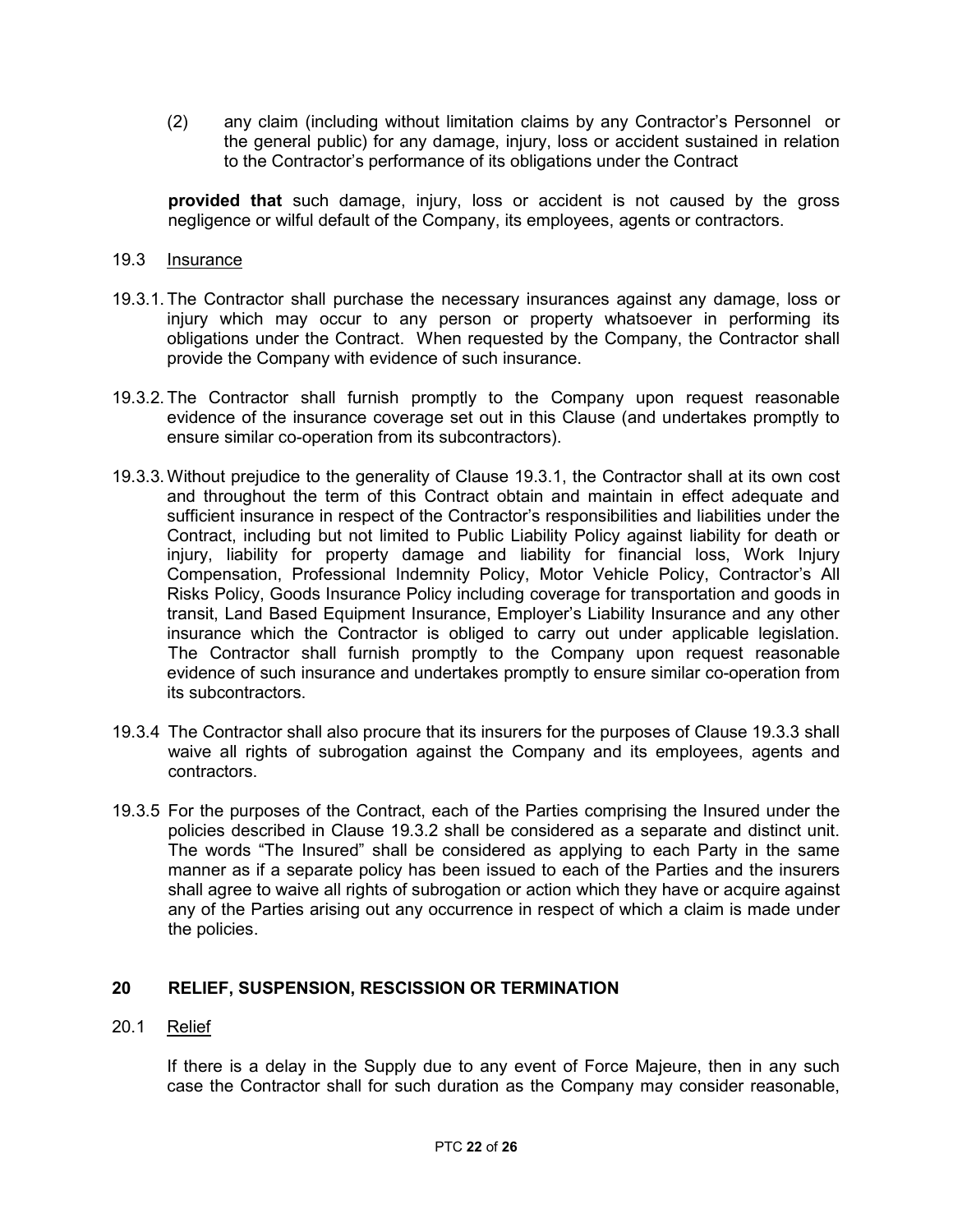be relieved of its obligation to Supply thereby affected but the provisions of the Contract shall remain in full force in regard to any Supply not affected by such event.

# 20.2 Suspension

The Company is entitled to suspend its obligations in whole or in part and without any prior notice of default, if and when the Contractor fails to timely or adequately fulfil any of its obligations towards the Company, as well as in case of filing a petition for moratorium or bankruptcy of the Contractor, attachment of a part of the Contractor's property or the goods intended for the execution of the Contract, closing down or liquidation of its business.

### 20.3 Termination

- 20.3.1. The Company may at any time terminate the Contract either in whole or in part:
	- (1) immediately by written notice to the Contractor, in any of the events specified in Clause 18.3, or in Clause 20.2 if the failure and/or occurrence have not been fully remedied within the period specified by the Company; or
	- (2) notwithstanding Clause 20.2, by giving to the Contractor not less than thirty (30) days' written notice.
- 20.3.2. If due to any event of Force Majeure, either Party shall be unable to fulfil its obligations under the Contract for a period exceeding thirty (30) days, either Party may terminate the Contract immediately by written notice given to the other Party.
- 20.3.3. In the event of termination of the Contract under Clause 20.3.1 or 20.3.2:
	- (1) the Company shall compensate the Contractor at the pro-rated Price for Goods or Works insofar as they have been supplied or performed or executed, as the case may be, in accordance with the Contract; and
	- (2) the Company shall have the right to purchase from other sources all the Goods which remains undelivered or similar goods and all increased costs reasonably incurred by the Company shall be recoverable from the Contractor.
- 20.3.4. If the Contract is terminated under Clause 20.3.1(2), the Company shall also compensate the Contractor for the costs actually incurred in respect of legally binding obligations already assumed by the Contractor for the performance of its obligations under the Contract. In any case, the Company shall not be liable for any loss or damage suffered by the Contractor as a result of termination of the Contract and the Company shall then possess such Goods and have the benefit of such Works without prejudice to the Company's other rights and remedies.
- 20.3.5. Notwithstanding anything contained herein, the Contractor shall not be entitled to claim for any reimbursement but not limited to loss of anticipation profit for the value of any of the Goods not supplied prior to the termination of the Contract.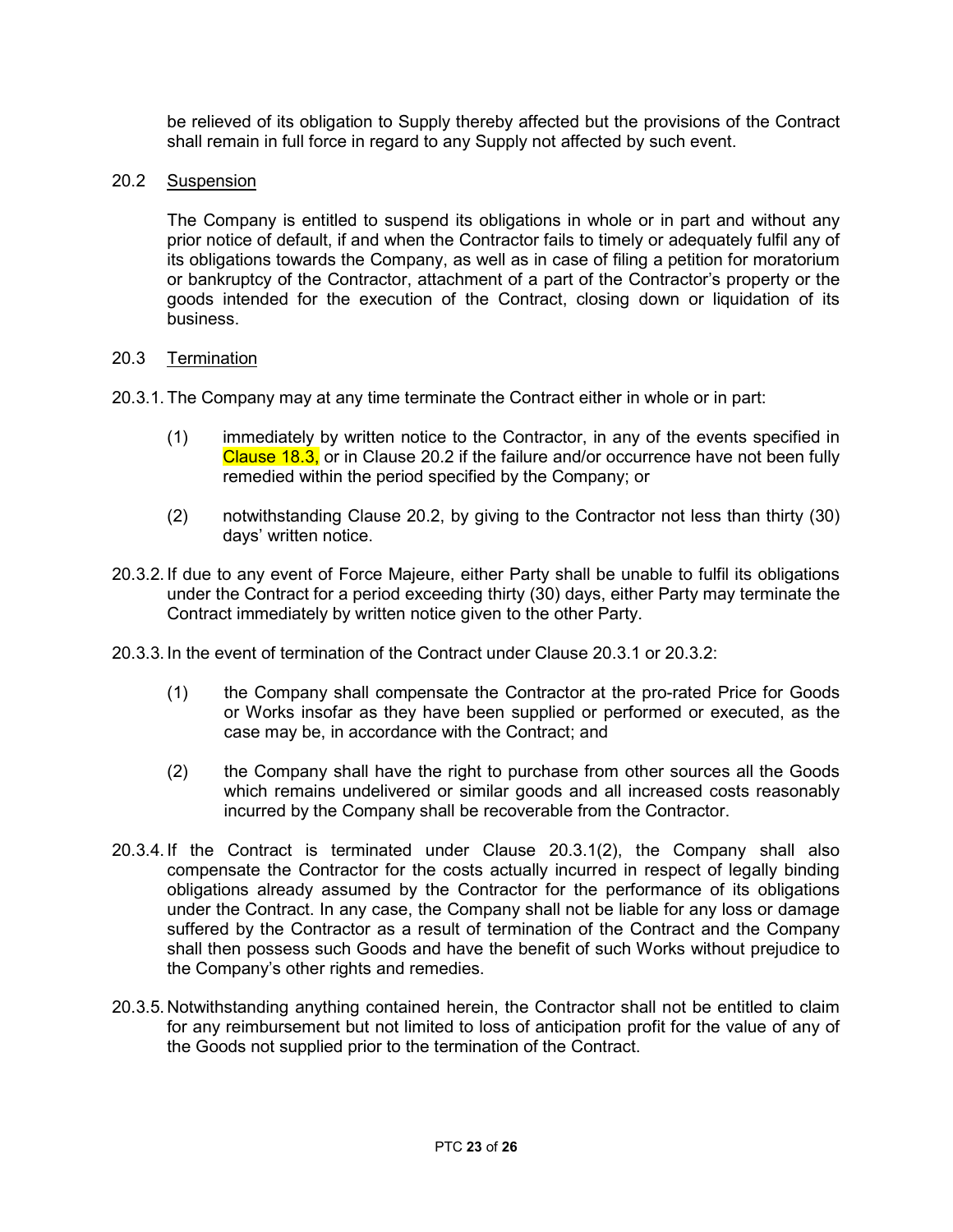- 20.3.6. For the avoidance of doubt, it is hereby agreed and declared that if any member of the Consortium withdraws from the Consortium, goes into liquidation, is wound up or cease to exist in accordance with the laws of the country of incorporation:
	- (1) the Contract shall continue to have effect unless and until the Company shall terminate the Contract by reasonable notice in writing, and
	- (2) the remaining member(s) of the Consortium shall be obliged to carry out and complete the Contract.
- 20.3.7. Upon or prior to termination of the Contract and if requested by the Company, the Contractor shall diligently cooperate with the Company to effect a smooth and orderly transition of the Services from the Contractor to the Company or to any third party designated by the Company.

# 21 VARIATION OF CONTRACT

No variation whether oral or otherwise in the terms of the Contract shall apply thereto unless such variation shall have first been expressly accepted in writing by the Contractor and the authorised signatory of the Company.

# 22 ASSIGNMENT, CHANGES TO CONSORTIUM AND THIRD PARTIES

#### 22.1 Assignment

 The Contractor shall not assign or otherwise transfer or share its rights or obligations under the Contract without the prior written consent of the Company.

#### 22.2 Changes to Consortium

Where the Contractor is a Consortium, the Contractor shall not add or replace any person as a member of the Consortium without the prior written consent of the Company. In the event of the Company's consent to such addition or replacement, the expression "the Contractor" or "Consortium" shall incorporate such changes.

### 22.3 Third parties

 A person who is not a party to the Contract shall have no right under the Contracts (Rights of Third Parties) Act to enforce any of its terms or conditions.

### 23 CONFIDENTIALITY

#### 23.1 Contractor's obligation

 Except with the written consent of the Company, the Contractor shall keep strictly confidential and shall not disclose the Contract or any supply made under the Contract or any provisions thereof or any information issued or furnished by or on behalf of the Company in connection therewith to any person, and undertakes to use the Confidential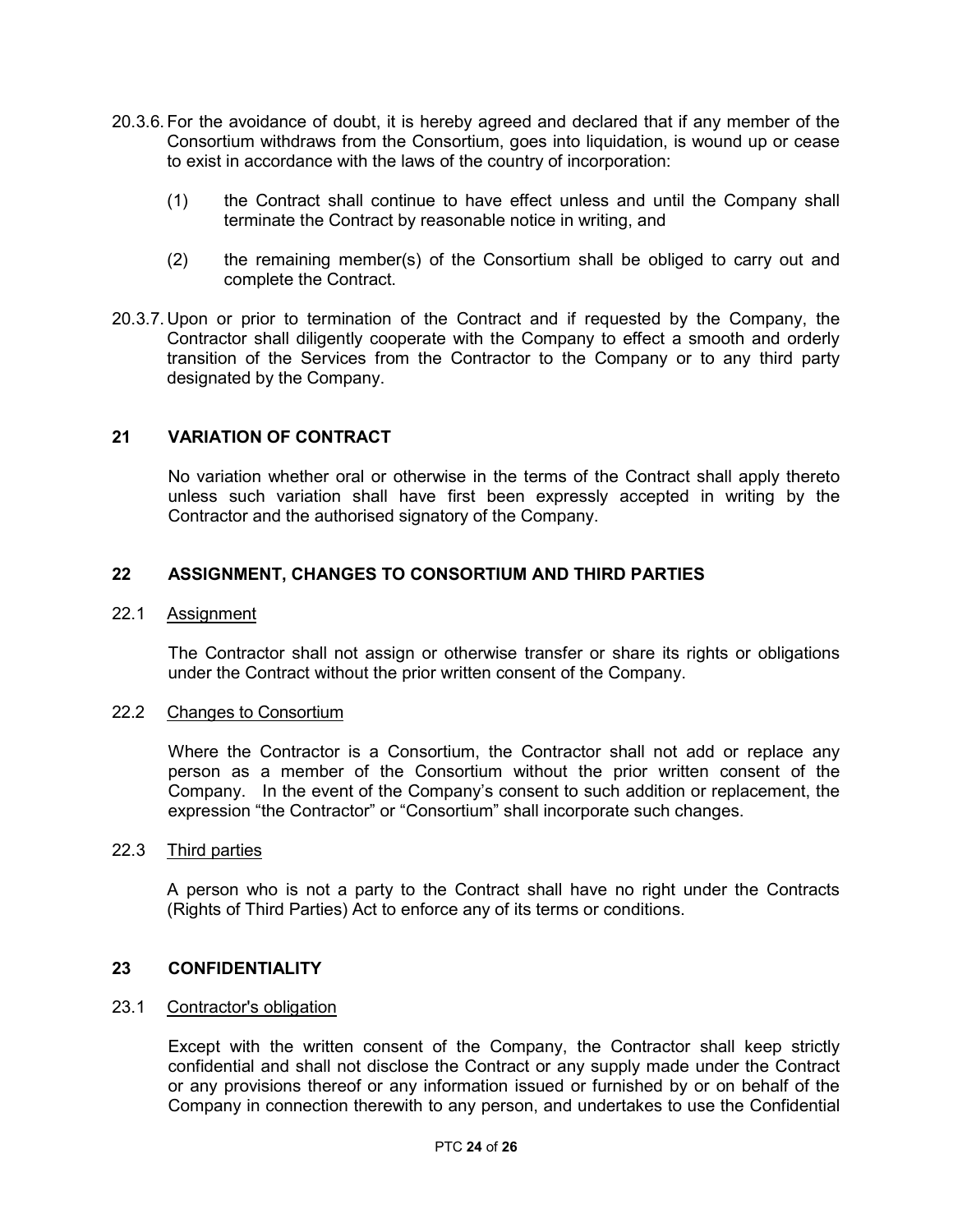Information only for the purpose of performing the Contractor's obligations under the Contract.

# 23.2 Return

 The Contractor shall at the termination or completion of the Contract, upon demand by the Company, deliver to such person as may be appointed by the Company all Confidential Information (whether original or copies; and in all manner of form including but not limited to print and electronic) obtained directly or indirectly from the Company or compiled or generated by the Contractor in the course of the Contract which pertains to or is derived from such information, including but not limited to information in the form of data, analyses, charts, reports or presentation material.

#### 23.3 References

Without prejudice to the Contractor's obligation regarding Confidential Information, the Contractor explicitly acknowledges that without the Company's prior written approval the Contractor is not entitled to refer to the Contract or to its relationship with the Company for marketing or other commercial purposes.

# 24 NON-SOLICIT

 The Contractor shall during the execution of the Contract as well as during a period of one (1) year following the termination of the Contract not in any way, direct or indirect, approach and/or entice away any employees of Company to terminate their employment contract with the Company and/or to enter into a contract with the Contractor or a Contractor's affiliate. For the purposes of this clause "employees of Company" include all persons who work for the Company.

#### 25 WAIVER

No forbearance, delay or indulgence by either Party in enforcing the provisions of the Contract shall operate as a waiver or prejudice or restrict the rights of that Party nor shall any single or partial exercise of any right or remedy preclude any further exercise of that right or remedy or exercise of any other right or remedy. The rights and remedies provided to parties under the Contract are cumulative and not exclusive of any rights or remedies provided at law.

#### 26 SURVIVAL

Clauses 15, 17, 19, 23 and 27 shall survive the termination or expiry of the Contract.

# 27 GOVERNING LAW AND DISPUTE RESOLUTION

#### 27.1 Governing Law

The Contract shall be governed by the laws of Singapore.